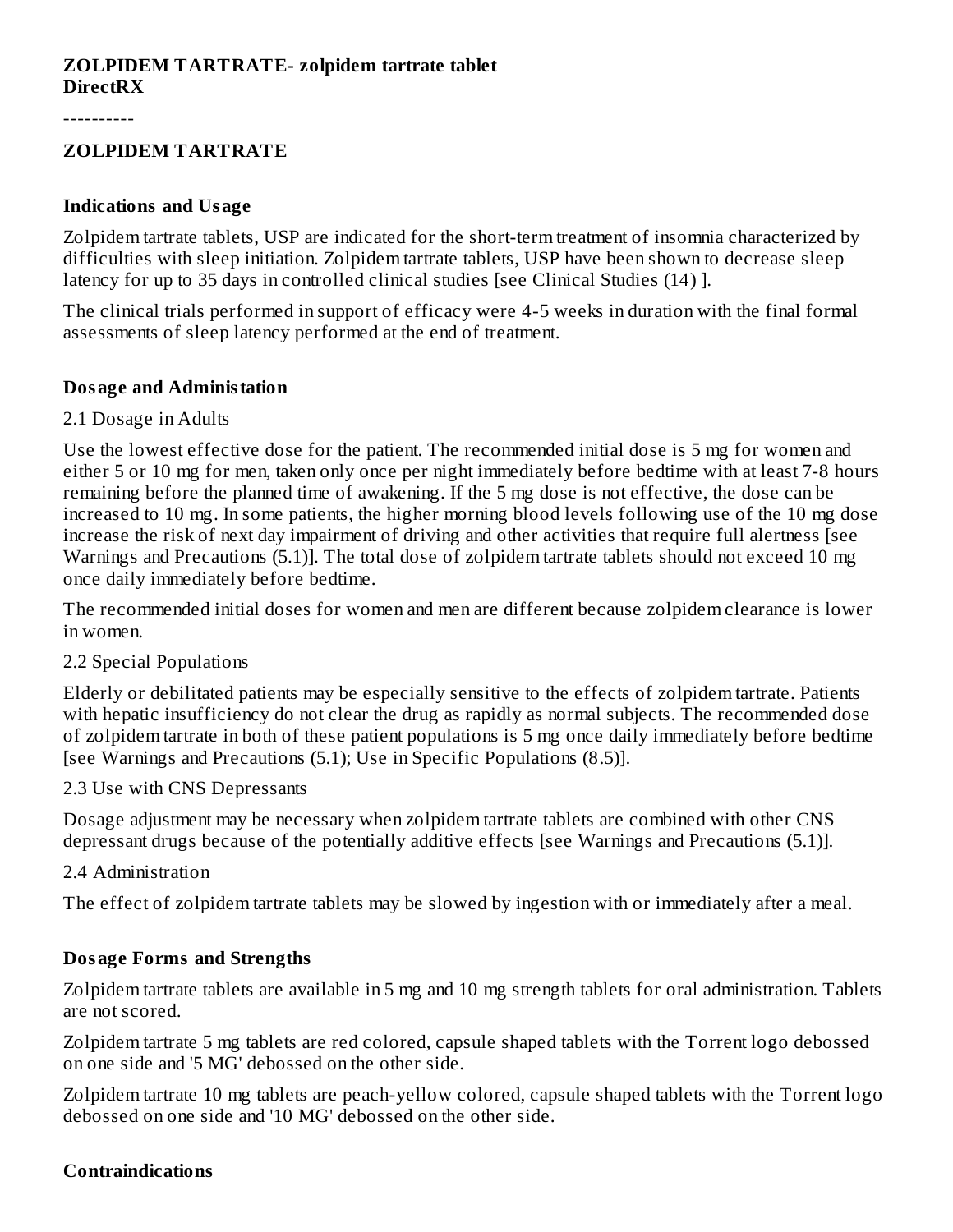Zolpidem tartrate tablets are contraindicated in patients with known hypersensitivity to zolpidem. Observed reactions include anaphylaxis and angioedema [see Warnings and Precautions (5.3)].

# **Warnings and Precautions**

# 5.1 CNS Depressant Effects and Next-Day Impairment

Zolpidem tartrate tablets, like other sedative-hypnotic drugs, has central nervous system (CNS) depressant effects. Co-administration with other CNS depressants (e.g., benzodiazepines, opioids, tricyclic antidepressants, alcohol) increases the risk of CNS depression. Dosage adjustments of zolpidem tartrate tablets and of other concomitant CNS depressants may be necessary when zolpidem tartrate tablets are administered with such agents because of the potentially additive effects. The use of zolpidem tartrate tablets with other sedative-hypnotics (including other zolpidem products) at bedtime or the middle of the night is not recommended [see Dosage and Administration (2.3)].

The risk of next-day psychomotor impairment, including impaired driving, is increased if zolpidem tartrate tablets are taken with less than a full night of sleep remaining (7 to 8 hours); if a higher than the recommended dose is taken; if co-administered with other CNS depressants; or if co-administered with other drugs that increase the blood levels of zolpidem. Patients should be cautioned against driving and other activities requiring complete mental alertness if zolpidem tartrate tablets are taken in these circumstances [see Dosage and Administration (2) and Clinical Studies (14.3)].

5.2 Need to Evaluate for Co-Morbid Diagnoses

Because sleep disturbances may be the presenting manifestation of a physical and/or psychiatric disorder, symptomatic treatment of insomnia should be initiated only after a careful evaluation of the patient. The failure of insomnia to remit after 7 to 10 days of treatment may indicate the presence of a primary psychiatric and/or medical illness that should be evaluated. Worsening of insomnia or the emergence of new thinking or behavior abnormalities may be the consequence of an unrecognized psychiatric or physical disorder. Such findings have emerged during the course of treatment with sedative/hypnotic drugs, including zolpidem.

# 5.3 Severe Anaphylactic and Anaphylactoid Reactions

Cases of angioedema involving the tongue, glottis or larynx have been reported in patients after taking the first or subsequent doses of sedative-hypnotics, including zolpidem. Some patients have had additional symptoms such as dyspnea, throat closing or nausea and vomiting that suggest anaphylaxis. Some patients have required medical therapy in the emergency department. If angioedema involves the throat, glottis or larynx, airway obstruction may occur and be fatal. Patients who develop angioedema after treatment with zolpidem should not be rechallenged with the drug.

5.4 Abnormal Thinking and Behavioral Changes

Abnormal thinking and behavior changes have been reported in patients treated with sedative/hypnotics, including zolpidem. Some of these changes included decreased inhibition (e.g., aggressiveness and extroversion that seemed out of character), bizarre behavior, agitation and depersonalization. Visual and auditory hallucinations have been reported.

In controlled trials of zolpidem 10 mg taken at bedtime  $\leq$  1% of adults with insomnia reported hallucinations. In a clinical trial, 7% of pediatric patients treated with zolpidem 0.25 mg/kg taken at bedtime reported hallucinations versus 0% treated with placebo [see Use in Specific Populations (8.4)].

Complex behaviors such as "sleep-driving" (i.e., driving while not fully awake after ingestion of a sedative-hypnotic, with amnesia for the event) have been reported in sedative-hypnotic-naive as well as in sedative-hypnotic-experienced persons. Although behaviors such as "sleep-driving" have occurred with zolpidem alone at therapeutic doses, the co-administration of zolpidem with alcohol and other CNS depressants increases the risk of such behaviors, as does the use of zolpidem at doses exceeding the maximum recommended dose. Due to the risk to the patient and the community, discontinuation of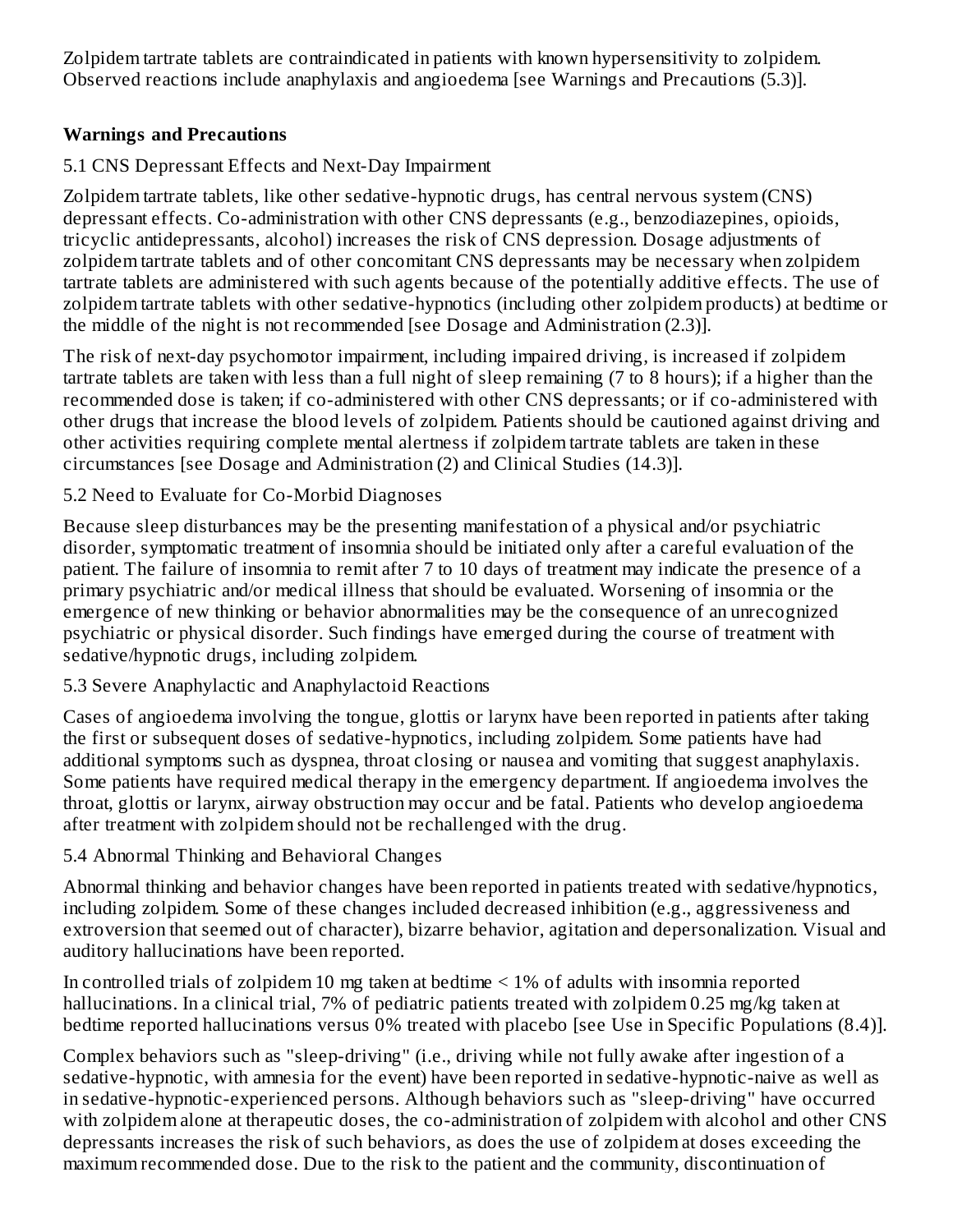zolpidem should be strongly considered for patients who report a "sleep-driving" episode.

Other complex behaviors (e.g., preparing and eating food, making phone calls, or having sex) have been reported in patients who are not fully awake after taking a sedative-hypnotic. As with "sleep-driving", patients usually do not remember these events. Amnesia, anxiety and other neuro-psychiatric symptoms may also occur.

It can rarely be determined with certainty whether a particular instance of the abnormal behaviors listed above is drug induced, spontaneous in origin, or a result of an underlying psychiatric or physical disorder. Nonetheless, the emergence of any new behavioral sign or symptom of concern requires careful and immediate evaluation.

#### 5.5 Use in Patients with Depression

In primarily depressed patients treated with sedative-hypnotics, worsening of depression, and suicidal thoughts and actions (including completed suicides), have been reported. Suicidal tendencies may be present in such patients and protective measures may be required. Intentional overdosage is more common in this group of patients; therefore, the lowest number of tablets that is feasible should be prescribed for the patient at any one time.

### 5.6 Respiratory Depression

Although studies with 10 mg zolpidem tartrate did not reveal respiratory depressant effects at hypnotic doses in healthy subjects or in patients with mild-to-moderate chronic obstructive pulmonary disease (COPD), a reduction in the Total Arousal Index, together with a reduction in lowest oxygen saturation and increase in the times of oxygen desaturation below 80% and 90%, was observed in patients with mild-to-moderate sleep apnea when treated with zolpidem compared to placebo. Since sedativehypnotics have the capacity to depress respiratory drive, precautions should be taken if zolpidem is prescribed to patients with compromised respiratory function. Post-marketing reports of respiratory insufficiency in patients receiving 10 mg of zolpidem tartrate, most of whom had pre-existing respiratory impairment, have been reported. The risk of respiratory depression should be considered prior to prescribing zolpidem in patients with respiratory impairment including sleep apnea and myasthenia gravis.

### 5.7 Withdrawal Effects

There have been reports of withdrawal signs and symptoms following the rapid dose decrease or abrupt discontinuation of zolpidem. Monitor patients for tolerance, abuse, and dependence [see Drug Abuse and Dependence (9.2) and (9.3)].

### 5.8 Severe Injuries

Zolpidem can cause drowsiness and a decreased level of consciousness, which may lead to falls and consequently to severe injuries. Severe injuries such as hip fractures and intracranial hemorrhage have been reported.

### **Advers e Reactions**

The following serious reactions are discussed in greater detail in other sections of the labeling:

CNS-depressant effects and next-day impairment [see Warnings and Precautions (5.1)] Serious anaphylactic and anaphylactoid reactions [see Warnings and Precautions (5.3)] Abnormal thinking and behavior changes, and complex behaviors [see Warnings and Precautions (5.4)] Withdrawal effects [see Warnings and Precautions (5.7)]

### 6.1 Clinical Trials Experience

Associated with discontinuation of treatment: Approximately 4% of 1,701 patients who received zolpidem at all doses (1.25 to 90 mg) in U.S. premarketing clinical trials discontinued treatment because of an adverse reaction. Reactions most commonly associated with discontinuation from U.S. trials were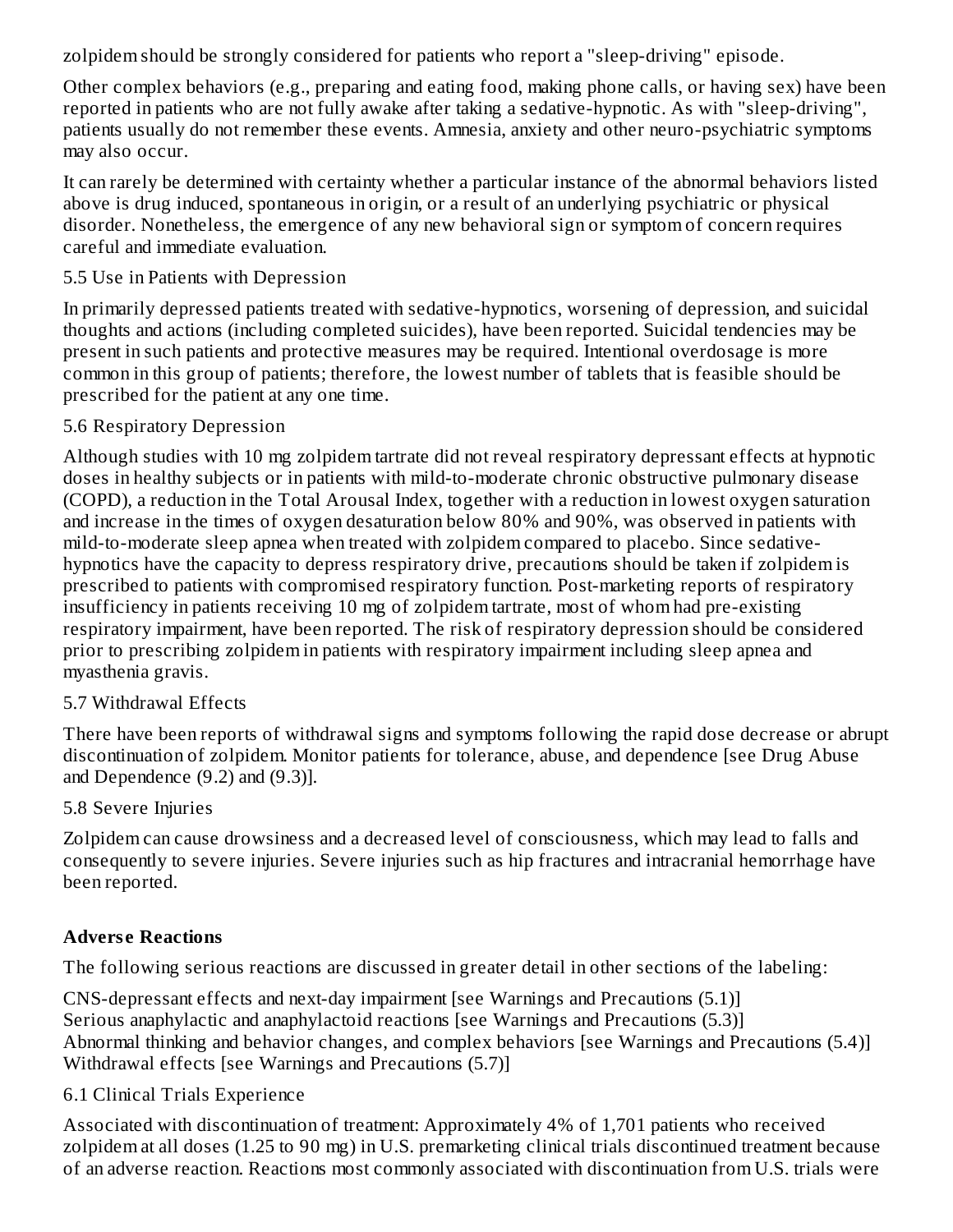daytime drowsiness (0.5%), dizziness (0.4%), headache (0.5%), nausea (0.6%), and vomiting (0.5%).

Approximately 4% of 1,959 patients who received zolpidem at all doses (1 to 50 mg) in similar foreign trials discontinued treatment because of an adverse reaction. Reactions most commonly associated with discontinuation from these trials were daytime drowsiness (1.1%), dizziness/vertigo (0.8%), amnesia (0.5%), nausea (0.5%), headache (0.4%), and falls (0.4%).

Data from a clinical study in which selective serotonin reuptake inhibitor (SSRI)-treated patients were given zolpidem revealed that four of the seven discontinuations during double-blind treatment with zolpidem (n=95) were associated with impaired concentration, continuing or aggravated depression, and manic reaction; one patient treated with placebo (n=97) was discontinued after an attempted suicide.

Most commonly observed adverse reactions in controlled trials: During short-term treatment (up to 10 nights) with zolpidem tartrate tablets at doses up to 10 mg, the most commonly observed adverse reactions associated with the use of zolpidem and seen at statistically significant differences from placebo-treated patients were drowsiness (reported by 2% of zolpidem patients), dizziness (1%), and diarrhea (1%). During longer-term treatment (28 to 35 nights) with zolpidem at doses up to 10 mg, the most commonly observed adverse reactions associated with the use of zolpidem and seen at statistically significant differences from placebo-treated patients were dizziness (5%) and drugged feelings (3%).

Adverse reactions observed at an incidence of  $\geq$ 1% in controlled trials: The following tables enumerate treatment-emergent adverse reactions frequencies that were observed at an incidence equal to 1% or greater among patients with insomnia who received zolpidem tartrate and at a greater incidence than placebo in U.S. placebo-controlled trials. Events reported by investigators were classified utilizing a modified World Health Organization (WHO) dictionary of preferred terms for the purpose of establishing event frequencies. The prescriber should be aware that these figures cannot be used to predict the incidence of side effects in the course of usual medical practice, in which patient characteristics and other factors differ from those that prevailed in these clinical trials. Similarly, the cited frequencies cannot be compared with figures obtained from other clinical investigators involving related drug products and uses, since each group of drug trials is conducted under a different set of conditions. However, the cited figures provide the physician with a basis for estimating the relative contribution of drug and nondrug factors to the incidence of side effects in the population studied.

The following table was derived from results of 11 placebo-controlled short-term U.S. efficacy trials involving zolpidem in doses ranging from 1.25 to 20 mg. The table is limited to data from doses up to and including 10 mg, the highest dose recommended for use.

Incidence of Treatment-Emergent Adverse Experiences in Placebo-Controlled Clinical Trials Lasting up to 10 Nights (Percentage of patients reporting)

\*

Reactions reported by at least 1% of patients treated with zolpidem tartrate tablets and at a greater frequency than placebo.

Zolpidem Body System/ (≤10 mg) Placebo Adverse Event\* (N=685) (N=473) Central and Peripheral Nervous System Headache 7 6 Drowsiness 2 - Dizziness 1 - Gastrointestinal System Diarrhea 1 -

The following table was derived from results of three placebo-controlled long-term efficacy trials involving zolpidem tartrate tablets. These trials involved patients with chronic insomnia who were treated for 28 to 35 nights with zolpidem at doses of 5, 10, or 15 mg. The table is limited to data from doses up to and including 10 mg, the highest dose recommended for use. The table includes only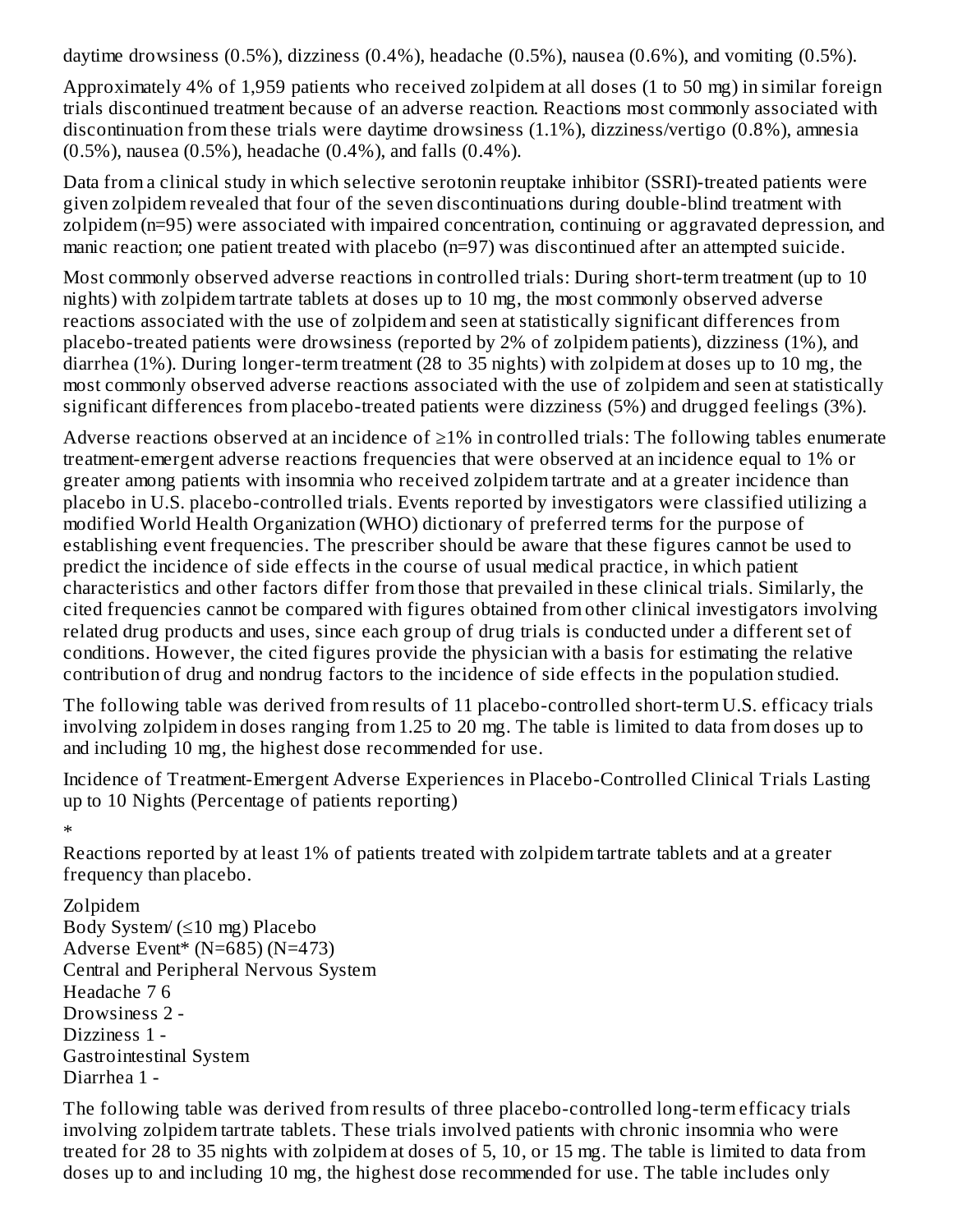adverse events occurring at an incidence of at least 1% for zolpidem patients.

Incidence of Treatment-Emergent Adverse Experiences in Placebo-Controlled Clinical Trials Lasting up to 35 Nights (Percentage of patients reporting)

\*

Reactions reported by at least 1% of patients treated with zolpidem tartrate tablets and at a greater frequency than placebo.

Zolpidem Body System/ (≤10 mg) Placebo Adverse Event\* (N=152) (N=161) Autonomic Nervous System Dry mouth 3 1 Body as a Whole Allergy 4 1 Back Pain 3 2 Influenza-like symptoms 2 - Chest pain 1 - Cardiovascular System Palpitation 2 - Central and Peripheral Nervous System Drowsiness 8 5 Dizziness 5 1 Lethargy 3 1 Drugged feeling 3 - Lightheadedness 2 1 Depression 2 1 Abnormal dreams 1 - Amnesia 1 - Sleep disorder 1 - Gastrointestinal System Diarrhea 3 2 Abdominal pain 2 2 Constipation 2 1 Respiratory System Sinusitis 4 2 Pharyngitis 3 1 Skin and Appendages Rash 2 1

Dose relationship for adverse reactions: There is evidence from dose comparison trials suggesting a dose relationship for many of the adverse reactions associated with zolpidem use, particularly for certain CNS and gastrointestinal adverse events.

Adverse event incidence across the entire preapproval database: Zolpidem tartrate tablets were administered to 3,660 subjects in clinical trials throughout the U.S., Canada, and Europe. Treatmentemergent adverse events associated with clinical trial participation were recorded by clinical investigators using terminology of their own choosing. To provide a meaningful estimate of the proportion of individuals experiencing treatment-emergent adverse events, similar types of untoward events were grouped into a smaller number of standardized event categories and classified utilizing a modified World Health Organization (WHO) dictionary of preferred terms.

The frequencies presented, therefore, represent the proportions of the 3,660 individuals exposed to zolpidem, at all doses, who experienced an event of the type cited on at least one occasion while receiving zolpidem. All reported treatment-emergent adverse events are included, except those already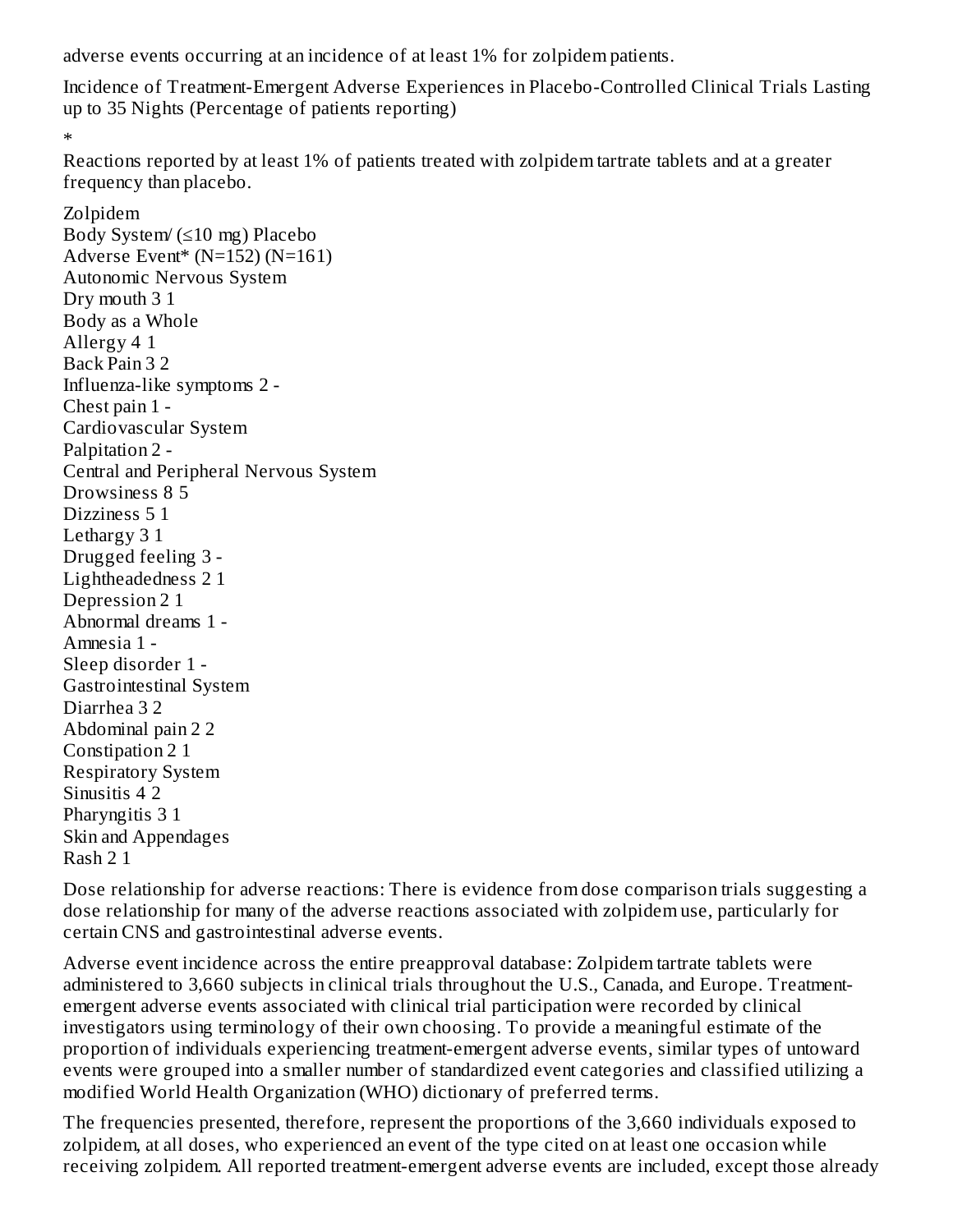listed in the table above of adverse events in placebo-controlled studies, those coding terms that are so general as to be uninformative, and those events where a drug cause was remote. It is important to emphasize that, although the events reported did occur during treatment with zolpidem tartrate tablets, they were not necessarily caused by it.

Adverse events are further classified within body system categories and enumerated in order of decreasing frequency using the following definitions: frequent adverse events are defined as those occurring in greater than 1/100 subjects; infrequent adverse events are those occurring in 1/100 to 1/1,000 patients; rare events are those occurring in less than 1/1,000 patients.

Autonomic nervous system: Infrequent: increased sweating, pallor, postural hypotension, syncope. Rare: abnormal accommodation, altered saliva, flushing, glaucoma, hypotension, impotence, increased saliva, tenesmus.

Body as a whole: Frequent: asthenia. Infrequent: edema, falling, fatigue, fever, malaise, trauma. Rare: allergic reaction, allergy aggravated, anaphylactic shock, face edema, hot flashes, increased ESR, pain, restless legs, rigors, tolerance increased, weight decrease.

Cardiovascular system: Infrequent: cerebrovascular disorder, hypertension, tachycardia. Rare: angina pectoris, arrhythmia, arteritis, circulatory failure, extrasystoles, hypertension aggravated, myocardial infarction, phlebitis, pulmonary embolism, pulmonary edema, varicose veins, ventricular tachycardia.

Central and peripheral nervous system: Frequent: ataxia, confusion, euphoria, headache, insomnia, vertigo Infrequent: agitation, anxiety, decreased cognition, detached, difficulty concentrating, dysarthria, emotional lability, hallucination, hypoesthesia, illusion, leg cramps, migraine, nervousness, paresthesia, sleeping (after daytime dosing), speech disorder, stupor, tremor. Rare: abnormal gait, abnormal thinking, aggressive reaction, apathy, appetite increased, decreased libido, delusion, dementia, depersonalization, dysphasia, feeling strange, hypokinesia, hypotonia, hysteria, intoxicated feeling, manic reaction, neuralgia, neuritis, neuropathy, neurosis, panic attacks, paresis, personality disorder, somnambulism, suicide attempts, tetany, yawning.

Gastrointestinal system: Frequent: dyspepsia, hiccup, nausea. Infrequent: anorexia, constipation, dysphagia, flatulence, gastroenteritis, vomiting. Rare: enteritis, eructation, esophagospasm, gastritis, hemorrhoids, intestinal obstruction, rectal hemorrhage, tooth caries.

Hematologic and lymphatic system: Rare: anemia, hyperhemoglobinemia, leukopenia, lymphadenopathy, macrocytic anemia, purpura, thrombosis.

Immunologic system: Infrequent: infection. Rare: abscess, herpes simplex, herpes zoster, otitis externa, otitis media.

Liver and biliary system: Infrequent: abnormal hepatic function, increased SGPT. Rare: bilirubinemia, increased SGOT.

Metabolic and nutritional: Infrequent: hyperglycemia, thirst. Rare: gout, hypercholesteremia, hyperlipidemia, increased alkaline phosphatase, increased BUN, periorbital edema.

Musculoskeletal system: Frequent: arthralgia, myalgia. Infrequent: arthritis. Rare: arthrosis, muscle weakness, sciatica, tendinitis.

Reproductive system: Infrequent: menstrual disorder, vaginitis. Rare: breast fibroadenosis, breast neoplasm, breast pain.

Respiratory system: Frequent: upper respiratory infection, lower respiratory infection. Infrequent: bronchitis, coughing, dyspnea, rhinitis. Rare: bronchospasm, respiratory depression, epistaxis, hypoxia, laryngitis, pneumonia.

Skin and appendages: Infrequent: pruritus. Rare: acne, bullous eruption, dermatitis, furunculosis, injection-site inflammation, photosensitivity reaction, urticaria.

Special senses: Frequent: diplopia, vision abnormal. Infrequent: eye irritation, eye pain, scleritis, taste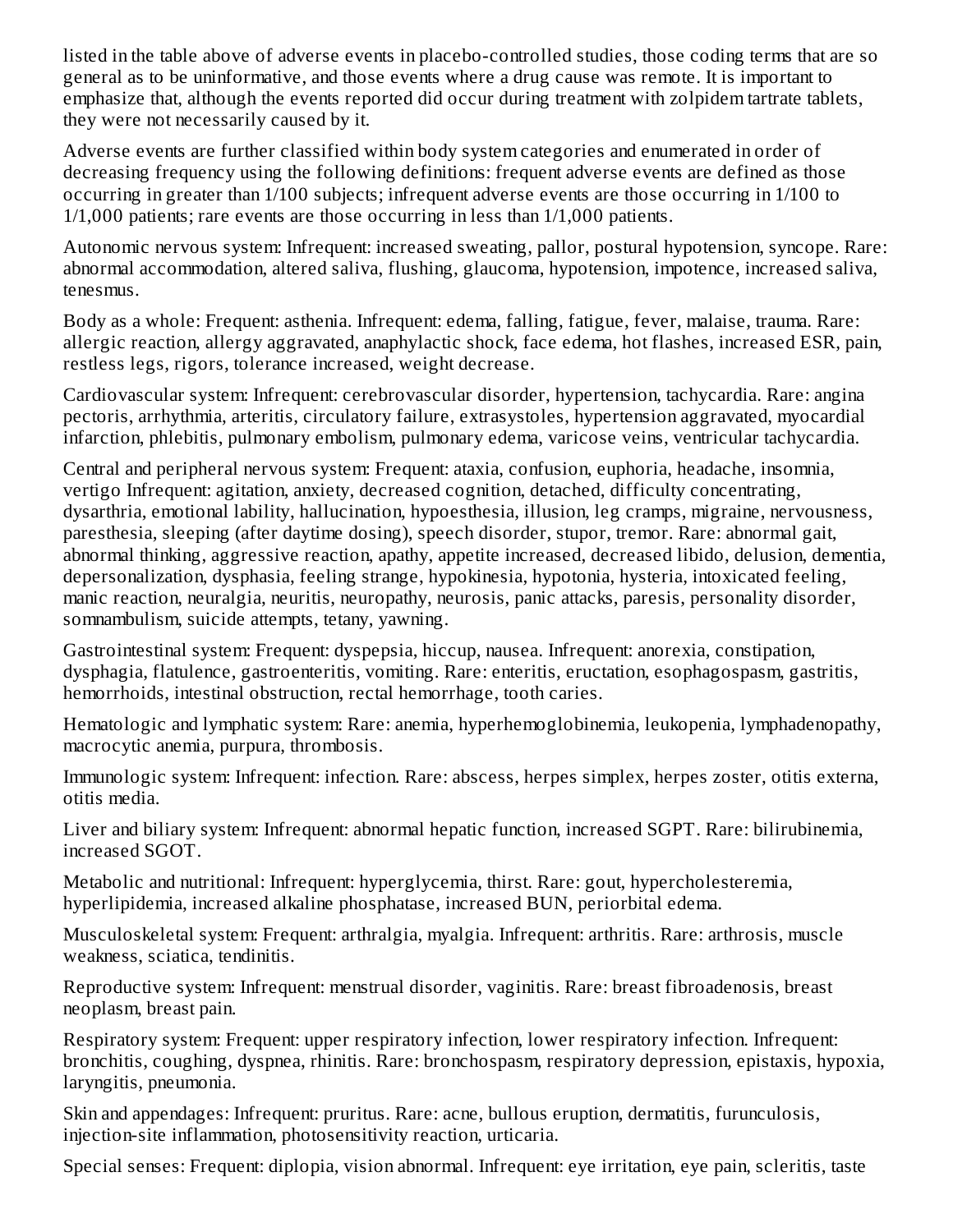perversion, tinnitus. Rare: conjunctivitis, corneal ulceration, lacrimation abnormal, parosmia, photopsia.

Urogenital system: Frequent: urinary tract infection. Infrequent: cystitis, urinary incontinence. Rare: acute renal failure, dysuria, micturition frequency, nocturia, polyuria, pyelonephritis, renal pain, urinary retention.

to report suspected adverse reactions call 1-800-332-10881

1 - to report suspected adverse reactions call 1-800-332-1088

# **Drug Interactions**

7.1 CNS-active Drugs

Co-administration of zolpidem with other CNS depressants increases the risk of CNS depression [see Warnings and Precautions (5.1)]. Zolpidem tartrate was evaluated in healthy volunteers in single-dose interaction studies for several CNS drugs.

Imipramine, Chlorpromazine

Imipramine in combination with zolpidem produced no pharmacokinetic interaction other than a 20% decrease in peak levels of imipramine, but there was an additive effect of decreased alertness. Similarly, chlorpromazine in combination with zolpidem produced no pharmacokinetic interaction, but there was an additive effect of decreased alertness and psychomotor performance [see Clinical Pharmacology (12.3)].

#### Haloperidol

A study involving haloperidol and zolpidem revealed no effect of haloperidol on the pharmacokinetics or pharmacodynamics of zolpidem. The lack of a drug interaction following single-dose administration does not predict the absence of an effect following chronic administration [see Clinical Pharmacology (12.3)].

#### Alcohol

An additive adverse effect on psychomotor performance between alcohol and oral zolpidem was demonstrated [see Warnings and Precautions (5.1)].

#### **Sertraline**

Concomitant administration of zolpidem and sertraline increases exposure to zolpidem [see Clinical Pharmacology (12.3)].

#### Fluoxetine

After multiple doses of zolpidem tartrate and fluoxetine an increase in the zolpidem half-life (17%) was observed. There was no evidence of an additive effect in psychomotor performance [see Clinical Pharmacology (12.3)].

7.2 Drugs that Affect Drug Metabolism via Cytochrome P450

Some compounds known to inhibit CYP3A may increase exposure to zolpidem. The effect of drugs on other P450 enzymes on the exposure to zolpidem is not known.

#### Rifampin

Rifampin, a CYP3A4 inducer, significantly reduced the exposure to and the pharmacodynamic effects of zolpidem. Use of Rifampin in combination with zolpidem may decrease the efficacy of zolpidem.

#### Ketoconazole

Ketoconazole, a potent CYP3A4 inhibitor, increased the pharmacodynamic effects of zolpidem. Consideration should be given to using a lower dose of zolpidem when ketoconazole and zolpidem are given together.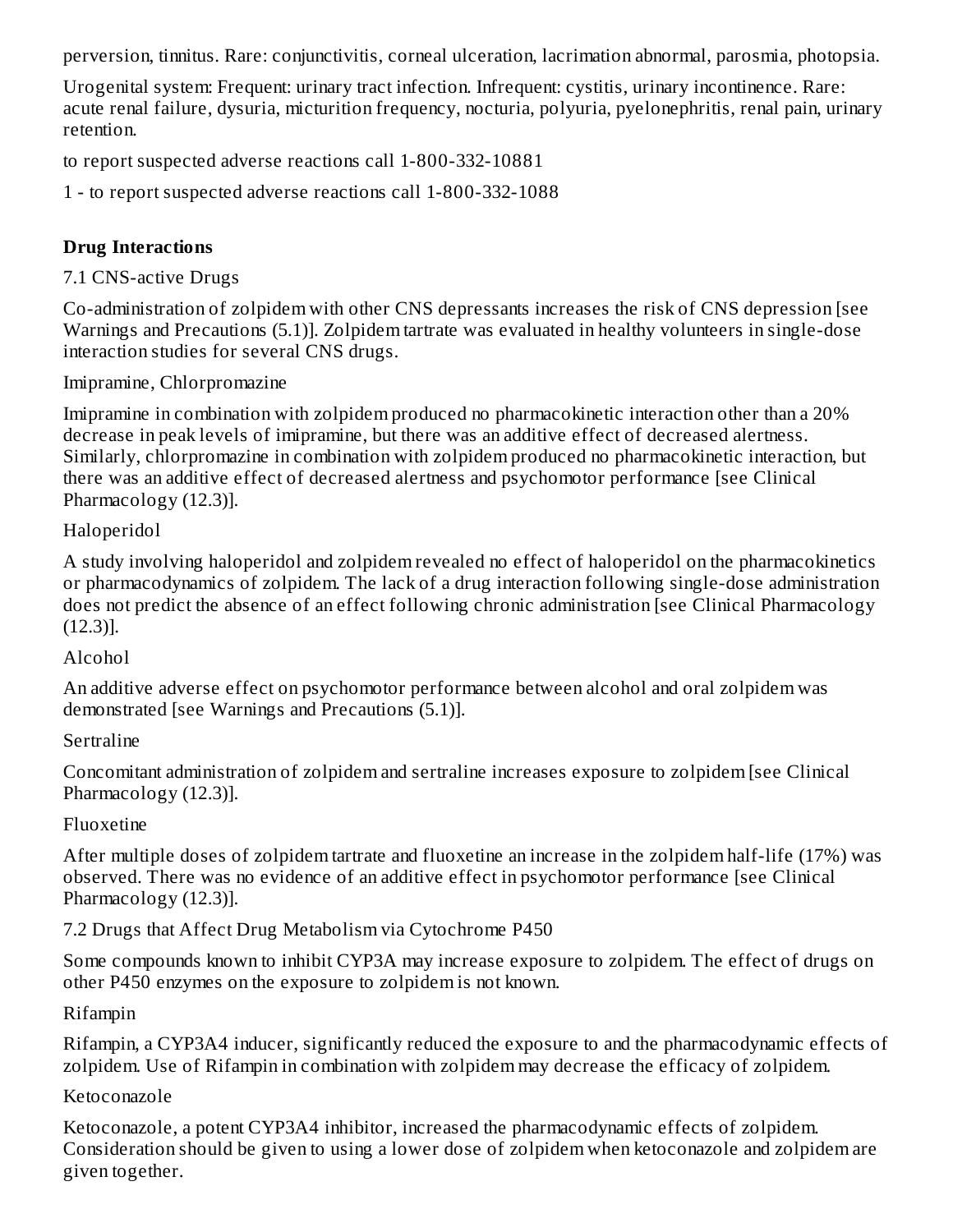# **Us e in Specific Populations**

8.1 Pregnancy

Pregnancy Category C

There are no adequate and well-controlled studies of zolpidem tartrate tablets in pregnant women.

Studies in children to assess the effects of prenatal exposure to zolpidem have not been conducted; however, cases of severe neonatal respiratory depression have been reported when zolpidem was used at the end of pregnancy, especially when taken with other CNS-depressants. Children born to mothers taking sedative-hypnotic drugs may be at risk for withdrawal symptoms during the postnatal period. Neonatal flaccidity has also been reported in infants born to mothers who received sedative-hypnotic drugs during pregnancy. Zolpidem should be used during pregnancy only if the potential benefit outweighs the potential risk to the fetus.

Administration of zolpidem to pregnant rats and rabbits resulted in adverse effects on offspring development at doses greater than the zolpidem tartrate tablets maximum recommended human dose (MRHD) of 10 mg/day (approximately 8 mg/day zolpidem base); however, teratogenicity was not observed.

When zolpidem was administered at oral doses of 4, 20, and 100 mg base/kg/day to pregnant rats during the period of organogenesis, dose-related decreases in fetal skull ossification occurred at all but the lowest dose, which is approximately 5 times the MRHD on a mg/m2 basis. In rabbits treated during organogenesis with zolpidem at oral doses of 1, 4, and 16 mg base/kg/ day increased embryo-fetal death and incomplete fetal skeletal ossification occurred at the highest dose tested. The no-effect dose for embryo-fetal toxicity in rabbits is approximately 10 times the MRHD on a mg/m2 basis. Administration of zolpidem to rats at oral doses of 4, 20, and 100 mg base/kg/day during the latter part of pregnancy and throughout lactation produced decreased offspring growth and survival at all but the lowest dose, which is approximately 5 times the MRHD on a mg/m2 basis.

### 8.2 Labor and Delivery

Zolpidem tartrate tablets have no established use in labor and delivery [see Pregnancy (8.1)].

# 8.3 Nursing Mothers

Zolpidem is excreted in human milk. Caution should be exercised when zolpidem is administered to a nursing woman.

# 8.4 Pediatric Use

Zolpidem is not recommended for use in children. Safety and effectiveness of zolpidem in pediatric patients below the age of 18 years have not been established.

In an 8-week study, in pediatric patients (aged 6-17 years) with insomnia associated with attentiondeficit/hyperactivity disorder (ADHD) an oral solution of zolpidem tartrate dosed at 0.25 mg/kg at bedtime did not decrease sleep latency compared to placebo. Psychiatric and nervous system disorders comprised the most frequent (> 5%) treatment emergent adverse reactions observed with zolpidem versus placebo and included dizziness (23.5% vs. 1.5%), headache (12.5% vs. 9.2%), and hallucinations were reported in 7% of the pediatric patients who received zolpidem; none of the pediatric patients who received placebo reported hallucinations [see Warnings and Precautions(5.4)]. Ten patients on zolpidem (7.4%) discontinued treatment due to an adverse reaction.

### 8.5 Geriatric Use

A total of 154 patients in U.S. controlled clinical trials and 897 patients in non-U.S. clinical trials who received zolpidem were ≥60 years of age. For a pool of U.S. patients receiving zolpidem at doses of ≤10 mg or placebo, there were three adverse reactions occurring at an incidence of at least 3% for zolpidem and for which the zolpidem incidence was at least twice the placebo incidence (i.e., they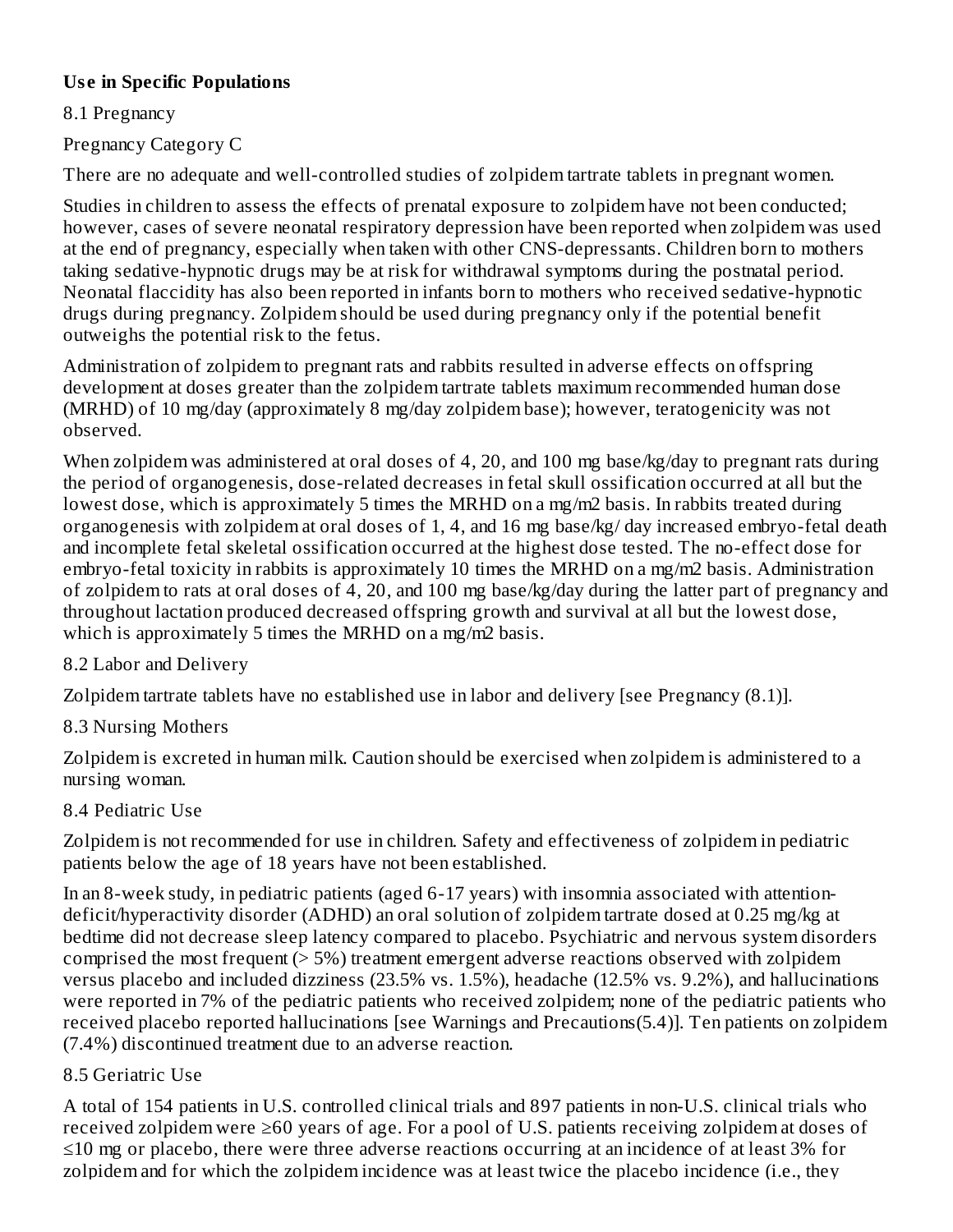could be considered drug related).

Adverse Event Zolpidem Placebo Dizziness 3% 0% Drowsiness 5% 2% Diarrhea 3% 1%

A total of 30/1,959 (1.5%) non-U.S. patients receiving zolpidem reported falls, including 28/30 (93%) who were ≥70 years of age. Of these 28 patients, 23 (82%) were receiving zolpidem doses >10 mg. A total of 24/1,959 (1.2%) non-U.S. patients receiving zolpidem reported confusion, including 18/24 (75%) who were  $\geq$ 70 years of age. Of these 18 patients, 14 (78%) were receiving zolpidem doses  $>$ 10 mg.

The dose of zolpidem tartrate tablets in elderly patients is 5 mg to minimize adverse effects related to impaired motor and/or cognitive performance and unusual sensitivity to sedative/hypnotic drugs [see Warnings and Precautions (5.1)].

8.6 Gender Difference in Pharmacokinetics

Women clear zolpidem tartrate from the body at a lower rate than men. Cmax and AUC parameters of zolpidem were approximately 45% higher at the same dose in female subjects compared with male subjects. Given the higher blood levels of zolpidem tartrate in women compared to men at a given dose, the recommended initial dose of zolpidem for adult women is 5 mg, and the recommended dose for adult men is 5 or 10 mg.

In geriatric patients, clearance of zolpidem is similar in men and women. The recommended dose of zolpidem in geriatric patients is 5 mg regardless of gender.

### **Drug Abus e and Dependence**

9.1 Controlled Substance

Zolpidem tartrate is classified as a Schedule IV controlled substance by federal regulation.

9.2 Abuse

Abuse and addiction are separate and distinct from physical dependence and tolerance. Abuse is characterized by misuse of the drug for non-medical purposes, often in combination with other psychoactive substances. Tolerance is a state of adaptation in which exposure to a drug induces changes that result in a diminution of one or more of the drug effects over time. Tolerance may occur to both desired and undesired effects of drugs and may develop at different rates for different effects.

Addiction is a primary, chronic, neurobiological disease with genetic, psychosocial, and environmental factors influencing its development and manifestations. Its characterized by behaviors that include one or more of the following: impaired control over drug use, compulsive use, continued use despite harm, and craving. Drug addiction is a treatable disease, using a multidisciplinary approach, but relapse is common.

Studies of abuse potential in former drug abusers found that the effects of single doses of zolpidem tartrate 40 mg were similar, but not identical, to diazepam 20 mg, while zolpidem tartrate 10 mg was difficult to distinguish from placebo.

Because persons with a history of addiction to, or abuse of, drugs or alcohol are at increased risk for misuse, abuse and addiction of zolpidem, they should be monitored carefully when receiving zolpidem or any other hypnotic.

#### 9.3 Dependence

Physical dependence is a state of adaptation that is manifested by a specific withdrawal syndrome that can be produced by abrupt cessation, rapid dose reduction, decreasing blood level of the drug, and/or administration of an antagonist.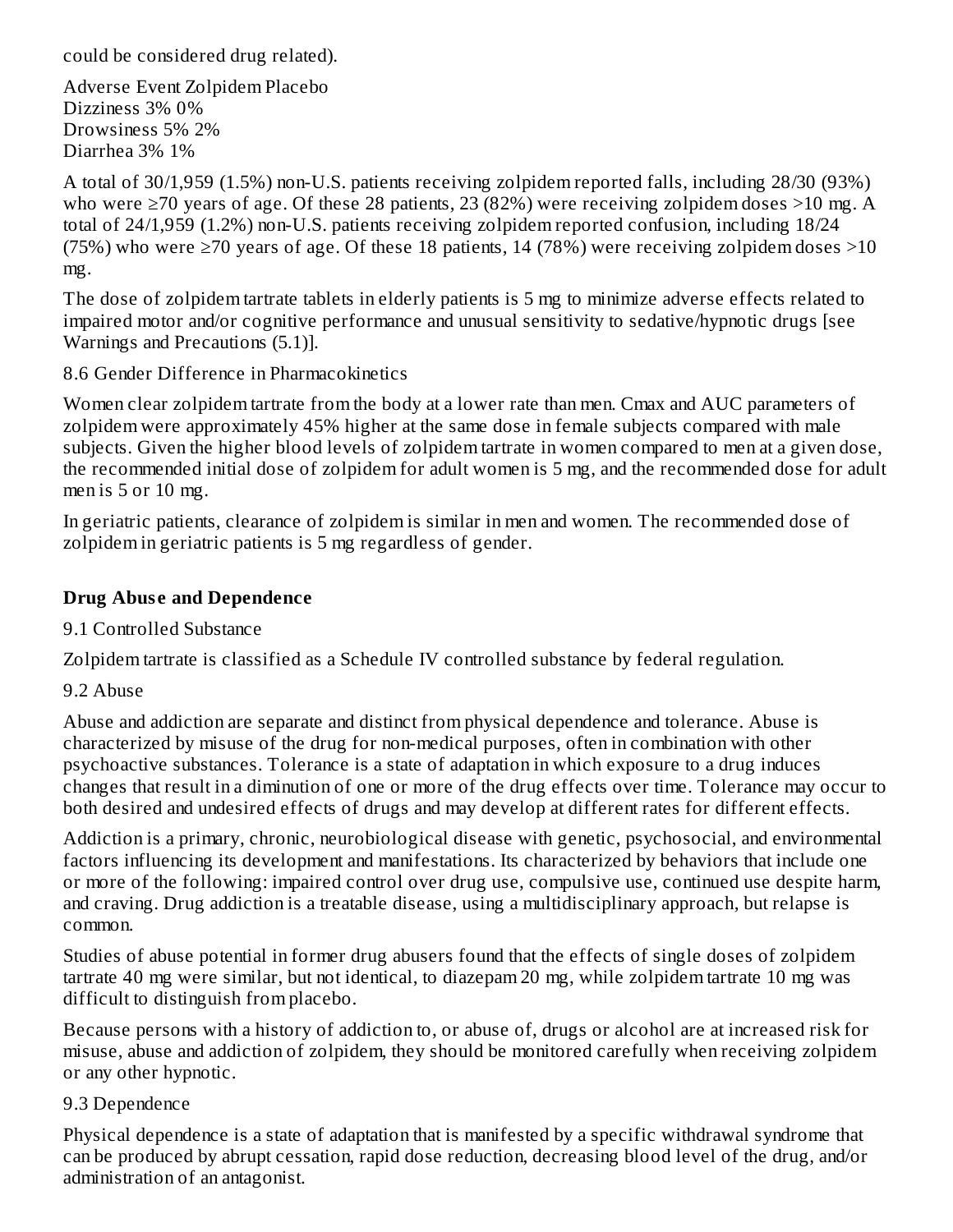Sedative/hypnotics have produced withdrawal signs and symptoms following abrupt discontinuation. These reported symptoms range from mild dysphoria and insomnia to a withdrawal syndrome that may include abdominal and muscle cramps, vomiting, sweating, tremors, and convulsions. The following adverse events which are considered to meet the DSM-III-R criteria for uncomplicated sedative/hypnotic withdrawal were reported during U.S. clinical trials following placebo substitution occurring within 48 hours following last zolpidem treatment: fatigue, nausea, flushing, lightheadedness, uncontrolled crying, emesis, stomach cramps, panic attack, nervousness and abdominal discomfort. These reported adverse events occurred at an incidence of 1% or less. However, available data cannot provide a reliable estimate of the incidence, if any, of dependence during treatment at recommended doses. Post-marketing reports of abuse, dependence and withdrawal have been received.

### **Overdosage**

#### 10.1 Signs and Symptoms

In postmarketing experience of overdose with zolpidem tartrate alone, or in combination with CNSdepressant agents, impairment of consciousness ranging from somnolence to coma, cardiovascular and/or respiratory compromise, and fatal outcomes have been reported.

#### 10.2 Recommended Treatment

General symptomatic and supportive measures should be used along with immediate gastric lavage where appropriate. Intravenous fluids should be administered as needed. Zolpidem's sedative hypnotic effect was shown to be reduced by flumazenil and therefore may be useful; however, flumazenil administration may contribute to the appearance of neurological symptoms (convulsions). As in all cases of drug overdose, respiration, pulse, blood pressure, and other appropriate signs should be monitored and general supportive measures employed. Hypotension and CNS depression should be monitored and treated by appropriate medical intervention. Sedating drugs should be withheld following zolpidem overdosage, even if excitation occurs. The value of dialysis in the treatment of overdosage has not been determined, although hemodialysis studies in patients with renal failure receiving therapeutic doses have demonstrated that zolpidem is not dialyzable.

As with the management of all overdosage, the possibility of multiple drug ingestion should be considered. The physician may wish to consider contacting a poison control center for up-to-date information on the management of hypnotic drug product overdosage.

#### **Des cription**

Zolpidem tartrate is a gamma-aminobutyric acid (GABA) A agonist of the imidazopyridine class and is available in 5 mg and 10 mg strength tablets for oral administration.

Chemically, zolpidem is N,N,6-trimethyl-2-p-tolylimidazo[1,2-a] pyridine-3-acetamide L-(+)-tartrate (2:1).

Zolpidem tartrate, USP is a white to off-white crystalline powder that is sparingly soluble in water, alcohol, and propylene glycol. It has a molecular weight of 764.88.

Each zolpidem tartrate tablet, USP includes the following inactive ingredients: hypromellose, lactose monohydrate, microcrystalline cellulose, magnesium stearate, polyethylene glycol, sodium starch glycolate, titanium dioxide and ferric oxide red; the 10 mg tablet also contains ferric oxide yellow.

#### **Clinical Pharmacology**

#### 12.1 Mechanism of Action

Zolpidem, the active moiety of zolpidem tartrate, is a hypnotic agent with a chemical structure unrelated to benzodiazepines, barbiturates, or other drugs with known hypnotic properties. It interacts with a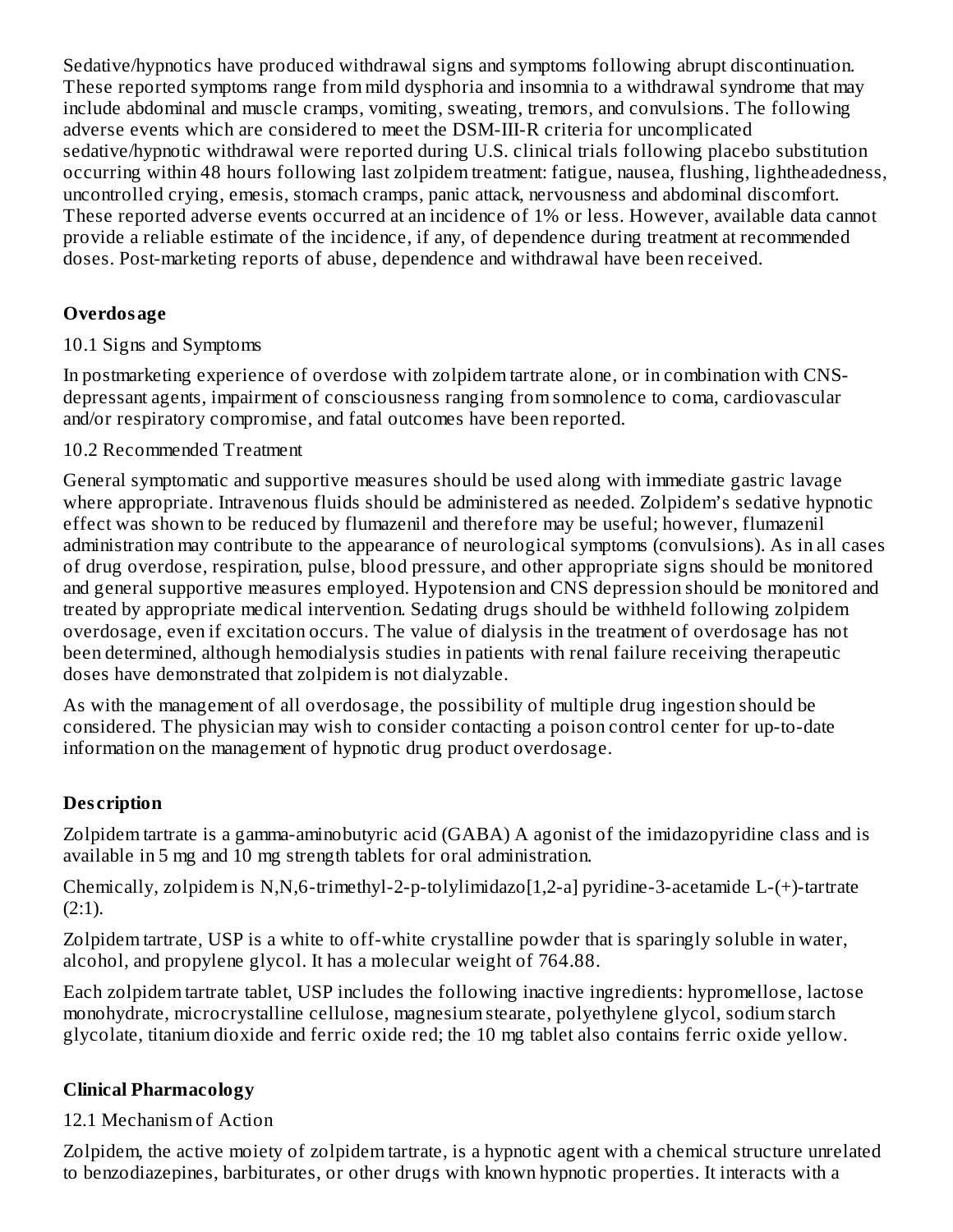GABA-BZ receptor complex and shares some of the pharmacological properties of the benzodiazepines. In contrast to the benzodiazepines, which non-selectively bind to and activate all BZ receptor subtypes, zolpidem in vitro binds the BZ1 receptor preferentially with a high affinity ratio of the  $\alpha$ 1/ $\alpha$ 5 subunits. This selective binding of zolpidem on the BZ1 receptor is not absolute, but it may explain the relative absence of myorelaxant and anticonvulsant effects in animal studies as well as the preservation of deep sleep (stages 3 and 4) in human studies of zolpidem tartrate at hypnotic doses.

### 12.3 Pharmacokinetics

The pharmacokinetic profile of zolpidem tartrate tablets is characterized by rapid absorption from the gastrointestinal tract and a short elimination half-life (T1/2) in healthy subjects.

In a single-dose crossover study in 45 healthy subjects administered 5 and 10 mg zolpidem tartrate tablets, the mean peak concentrations (Cmax) were 59 (range: 29 to 113) and 121 (range: 58 to 272) ng/mL, respectively, occurring at a mean time (Tmax) of 1.6 hours for both. The mean zolpidem tartrate tablets elimination half-life was 2.6 (range: 1.4 to 4.5) and 2.5 (range: 1.4 to 3.8) hours, for the 5 and 10 mg tablets, respectively. Zolpidem tartrate tablets are converted to inactive metabolites that are eliminated primarily by renal excretion. Zolpidem tartrate tablets demonstrated linear kinetics in the dose range of 5 to 20 mg. Total protein binding was found to be  $92.5 \pm 0.1\%$  and remained constant, independent of concentration between 40 and 790 ng/mL. Zolpidem did not accumulate in young adults following nightly dosing with 20 mg zolpidem tartrate tablets for 2 weeks.

A food-effect study in 30 healthy male subjects compared the pharmacokinetics of zolpidem tartrate tablets 10 mg when administered while fasting or 20 minutes after a meal. Results demonstrated that with food, mean AUC and Cmax were decreased by 15% and 25%, respectively, while mean Tmax was prolonged by 60% (from 1.4 to 2.2 hr). The half-life remained unchanged. These results suggest that, for faster sleep onset, zolpidem tartrate tablets should not be administered with or immediately after a meal.

### Special Populations

### Elderly:

In the elderly, the dose for zolpidem tartrate tablets should be 5 mg [see Warnings and Precautions (5) and Dosage and Administration (2)]. This recommendation is based on several studies in which the mean Cmax, T1/2, and AUC were significantly increased when compared to results in young adults. In one study of eight elderly subjects (>70 years), the means for Cmax, T1/2, and AUC significantly increased by 50% (255 vs. 384 ng/mL), 32% (2.2 vs. 2.9 hr), and 64% (955 vs. 1,562 ng hr/mL), respectively, as compared to younger adults (20 to 40 years) following a single 20 mg oral dose. Zolpidem tartrate tablets did not accumulate in elderly subjects following nightly oral dosing of 10 mg for 1 week.

### Hepatic Impairment:

The pharmacokinetics of zolpidem tartrate tablets in eight patients with chronic hepatic insufficiency were compared to results in healthy subjects. Following a single 20 mg oral zolpidem tartrate dose, mean Cmax and AUC were found to be two times (250 vs. 499 ng/mL) and five times (788 vs. 4,203 ng hr/mL) higher, respectively, in hepatically- compromised patients. Tmax did not change. The mean halflife in cirrhotic patients of 9.9 hr (range: 4.1 to 25.8 hr) was greater than that observed in normal subjects of 2.2 hr (range: 1.6 to 2.4 hr). Dosing should be modified accordingly in patients with hepatic insufficiency [see Dosage and Administration (2.2)].

### Renal Impairment:

The pharmacokinetics of zolpidem tartrate were studied in 11 patients with end-stage renal failure (mean  $ClCr = 6.5 \pm 1.5$  mL/min) undergoing hemodialysis three times a week, who were dosed with zolpidem tartrate 10 mg orally each day for 14 or 21 days. No statistically significant differences were observed for Cmax, Tmax, half-life, and AUC between the first and last day of drug administration when baseline concentration adjustments were made. Zolpidem was not hemodialyzable. No accumulation of unchanged drug appeared after 14 or 21 days. Zolpidem pharmacokinetics were not significantly different in renally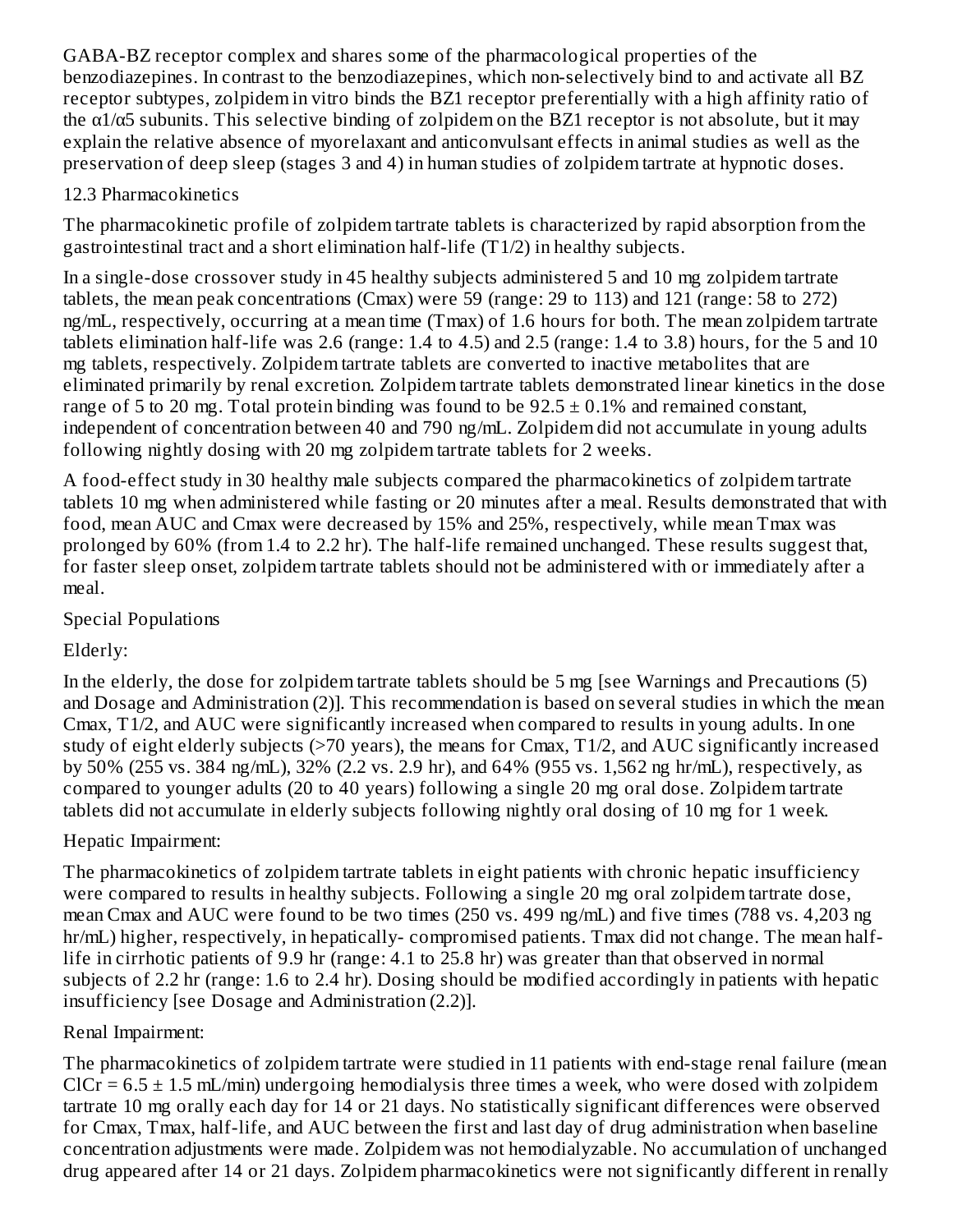impaired patients. No dosage adjustment is necessary in patients with compromised renal function.

Drug Interactions

CNS-depressants

Co-administration of zolpidem with other CNS depressants increases the risk of CNS depression [see Warnings and Precautions (5.1)]. Zolpidem tartrate was evaluated in healthy volunteers in single-dose interaction studies for several CNS drugs. Imipramine in combination with zolpidem produced no pharmacokinetic interaction other than a 20% decrease in peak levels of imipramine, but there was an additive effect of decreased alertness. Similarly, chlorpromazine in combination with zolpidem produced no pharmacokinetic interaction, but there was an additive effect of decreased alertness and psychomotor performance.

A study involving haloperidol and zolpidem revealed no effect of haloperidol on the pharmacokinetics or pharmacodynamics of zolpidem. The lack of a drug interaction following single-dose administration does not predict the absence of an effect following chronic administration.

An additive adverse effect on psychomotor performance between alcohol and oral zolpidem was demonstrated [see Warnings and Precautions (5.1)].

Following five consecutive nightly doses at bedtime of oral zolpidem tartrate 10 mg in the presence of sertraline 50 mg (17 consecutive daily doses, at 7:00 am, in healthy female volunteers), zolpidem Cmax was significantly higher (43%) and Tmax was significantly decreased (-53%). Pharmacokinetics of sertraline and N-desmethylsertraline were unaffected by zolpidem.

A single-dose interaction study with zolpidem tartrate 10 mg and fluoxetine 20 mg at steady-state levels in male volunteers did not demonstrate any clinically significant pharmacokinetic or pharmacodynamic interactions. When multiple doses of zolpidem and fluoxetine were given at steady state and the concentrations evaluated in healthy females, an increase in the zolpidem half-life (17%) was observed. There was no evidence of an additive effect in psychomotor performance.

Drugs that Affect Drug Metabolism via Cytochrome P450

Some compounds known to inhibit CYP3A may increase exposure to zolpidem. The effect of inhibitors of other P450 enzymes on the pharmacokinetics of zolpidem is unknown.

A single-dose interaction study with zolpidem tartrate 10 mg and itraconazole 200 mg at steady-state levels in male volunteers resulted in a 34% increase in AUC0-∞ of zolpidem tartrate. There were no pharmacodynamic effects of zolpidem detected on subjective drowsiness, postural sway, or psychomotor performance.

A single-dose interaction study with zolpidem tartrate 10 mg and rifampin 600 mg at steady-state levels in female subjects showed significant reductions of the AUC (-73%), Cmax (-58%), and T1/2 (-36 %) of zolpidem together with significant reductions in the pharmacodynamic effects of zolpidem tartrate. Rifampin, a CYP3A4 inducer, significantly reduced the exposure to and the pharmacodynamic effects of zolpidem.

A single-dose interaction study with zolpidem tartrate 5 mg and ketoconazole, a potent CYP3A4 inhibitor, given as 200 mg twice daily for 2 days increased Cmax of zolpidem (30%) and the total AUC of zolpidem (70%) compared to zolpidem alone and prolonged the elimination half-life (30 %) along with an increase in the pharmacodynamic effects of zolpidem. Consideration should be given to using a lower dose of zolpidem when ketoconazole and zolpidem are given together.

Other Drugs with No Interactions with Zolpidem

A study involving cimetidine/zolpidem tartrate and ranitidine/zolpidem tartrate combinations revealed no effect of either drug on the pharmacokinetics or pharmacodynamics of zolpidem.

Zolpidem tartrate had no effect on digoxin pharmacokinetics and did not affect prothrombin time when given with warfarin in healthy subjects.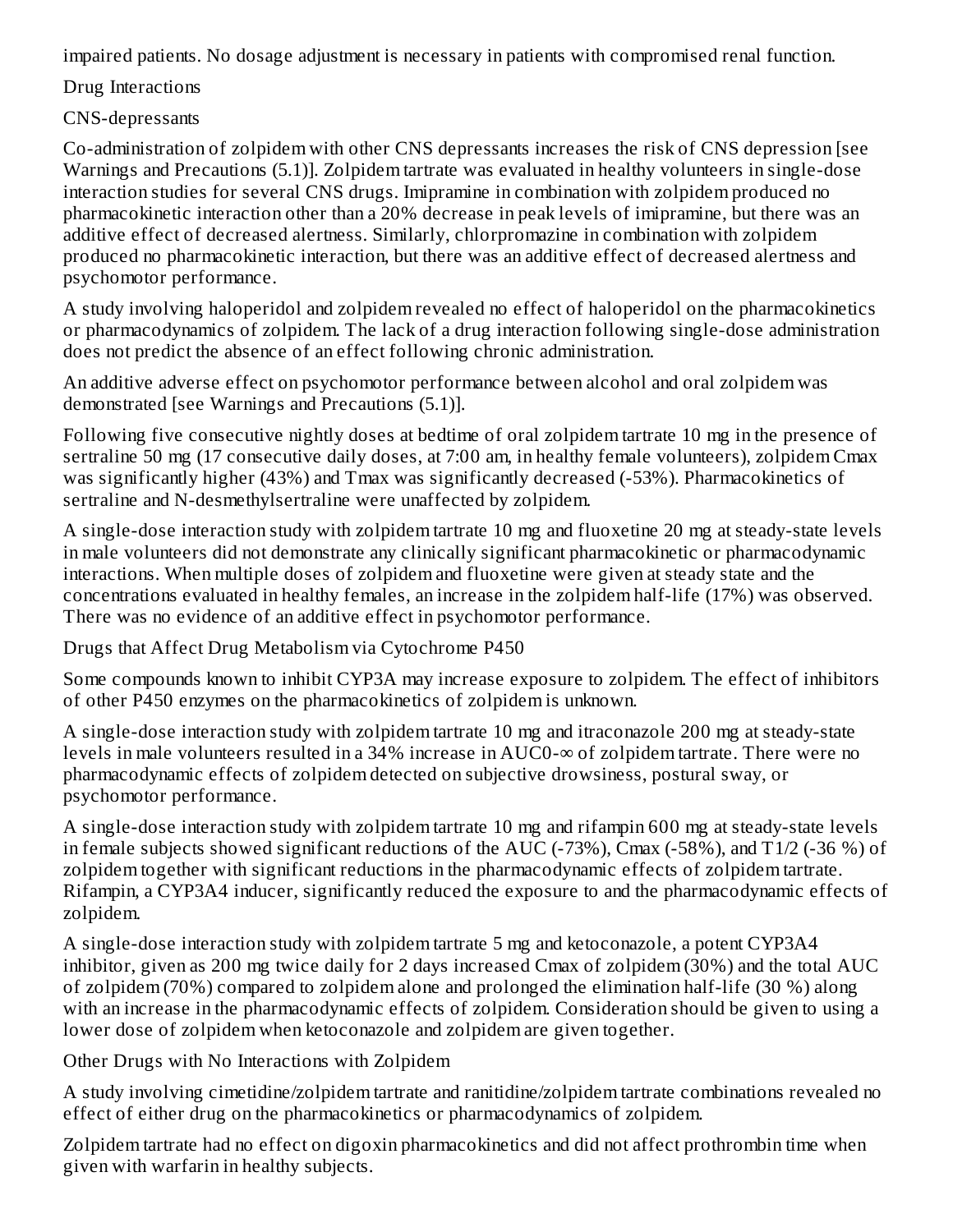### **Nonclinical Toxicology**

13.1 Carcinogenesis, Mutagenesis, Impairment of Fertility

Carcinogenesis: Zolpidem was administered to mice and rats for 2 years at oral dosages of 4, 18, and 80 mg base/kg. In mice, these doses are approximately 2.5, 10, and 50 times the maximum recommended human dose (MRHD) of 10 mg/day (8 mg zolpidem base) on mg/m2 basis. In rats, these doses are approximately 5, 20, and 100 times the MRHD on a mg/m2 basis. No evidence of carcinogenic potential was observed in mice. In rats, renal tumors (lipoma, liposarcoma) were seen at the mid- and high doses.

Mutagenesis: Zolpidem was negative in in vitro (bacterial reverse mutation, mouse lymphoma, and chromosomal aberration) and in vivo (mouse micronucleus) genetic toxicology assays.

Impairment of fertility: Oral administration of zolpidem (doses of 4, 20, and 100 mg base/kg/day) to rats prior to and during mating, and continuing in females through postpartum day 25, resulted in irregular estrus cycles and prolonged precoital intervals at the highest dose tested. The no-effect dose for these findings is approximately 24 times the MRHD on a mg/m2 basis. There was no impairment of fertility at any dose tested

### **Clinical Studies**

### 14.1 Transient Insomnia

Normal adults experiencing transient insomnia ( $n = 462$ ) during the first night in a sleep laboratory were evaluated in a double-blind, parallel group, single-night trial comparing two doses of zolpidem (7.5 and 10 mg) and placebo. Both zolpidem doses were superior to placebo on objective (polysomnographic) measures of sleep latency, sleep duration, and number of awakenings.

Normal elderly adults (mean age 68) experiencing transient insomnia ( $n = 35$ ) during the first two nights in a sleep laboratory were evaluated in a double-blind, crossover, 2-night trial comparing four doses of zolpidem (5, 10, 15 and 20 mg) and placebo. All zolpidem doses were superior to placebo on the two primary PSG parameters (sleep latency and efficiency) and all four subjective outcome measures (sleep duration, sleep latency, number of awakenings, and sleep quality).

#### 14.2 Chronic Insomnia

Zolpidem was evaluated in two controlled studies for the treatment of patients with chronic insomnia (most closely resembling primary insomnia, as defined in the APA Diagnostic and Statistical Manual of Mental Disorders, DSM-IV<sup>™</sup>). Adult outpatients with chronic insomnia ( $n = 75$ ) were evaluated in a double-blind, parallel group, 5-week trial comparing two doses of zolpidem tartrate and placebo. On objective (polysomnographic) measures of sleep latency and sleep efficiency, zolpidem 10 mg was superior to placebo on sleep latency for the first 4 weeks and on sleep efficiency for weeks 2 and 4. Zolpidem was comparable to placebo on number of awakenings at both doses studied.

Adult outpatients (n=141) with chronic insomnia were also evaluated, in a double-blind, parallel group, 4-week trial comparing two doses of zolpidem and placebo. Zolpidem 10 mg was superior to placebo on a subjective measure of sleep latency for all 4 weeks, and on subjective measures of total sleep time, number of awakenings, and sleep quality for the first treatment week.

Increased wakefulness during the last third of the night as measured by polysomnography has not been observed in clinical trials with zolpidem tartrate tablets.

14.3 Studies Pertinent to Safety Concerns for Sedative/Hypnotic Drugs

Next-day residual effects: Next-day residual effects of zolpidem tartrate tablets were evaluated in seven studies involving normal subjects. In three studies in adults (including one study in a phase advance model of transient insomnia) and in one study in elderly subjects, a small but statistically significant decrease in performance was observed in the Digit Symbol Substitution Test (DSST) when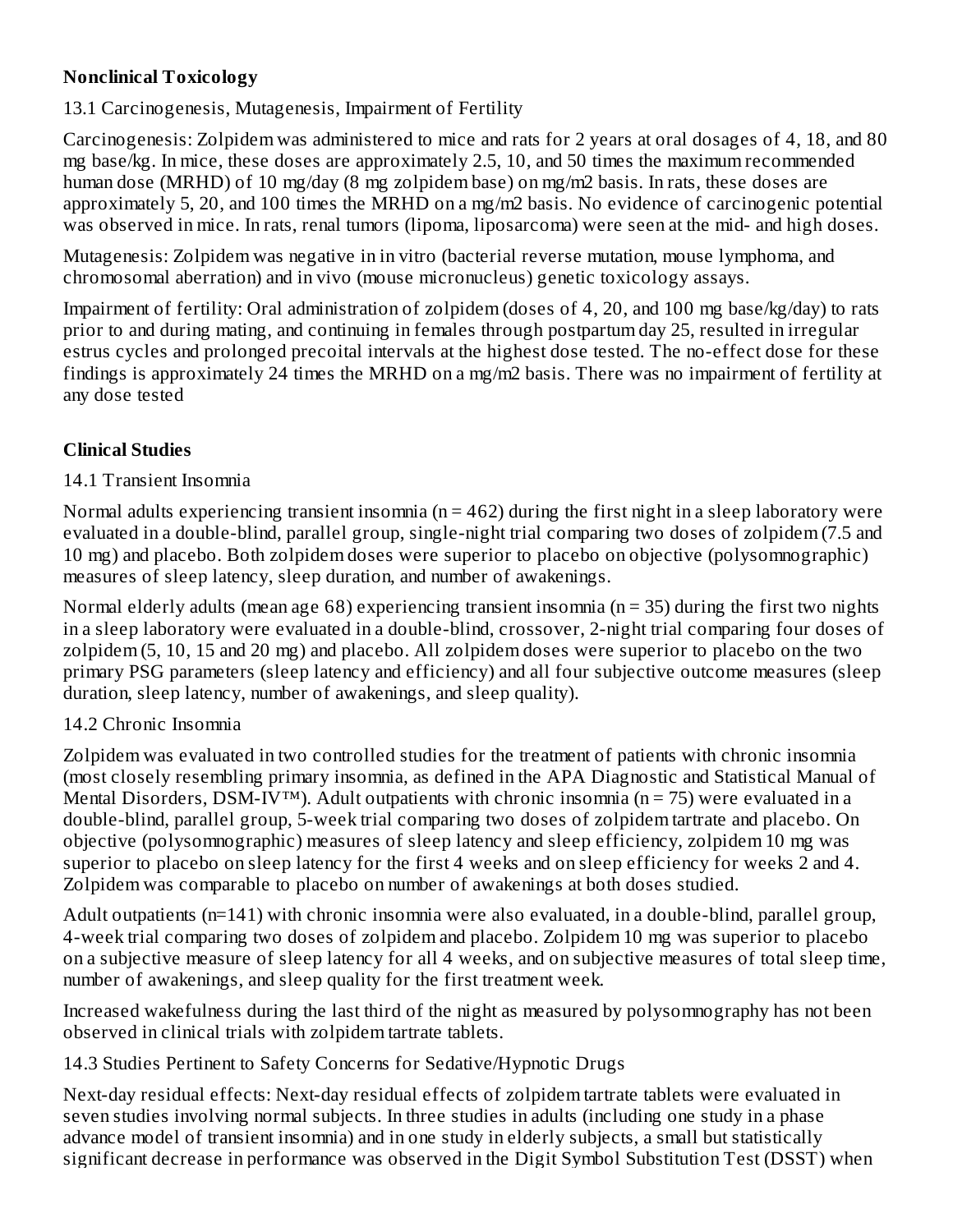compared to placebo. Studies of zolpidem tartrate tablets in non-elderly patients with insomnia did not detect evidence of next-day residual effects using the DSST, the Multiple Sleep Latency Test (MSLT), and patient ratings of alertness.

Rebound effects: There was no objective (polysomnographic) evidence of rebound insomnia at recommended doses seen in studies evaluating sleep on the nights following discontinuation of zolpidem tartrate tablets. There was subjective evidence of impaired sleep in the elderly on the first post-treatment night at doses above the recommended elderly dose of 5 mg.

Memory impairment: Controlled studies in adults utilizing objective measures of memory yielded no consistent evidence of next-day memory impairment following the administration of zolpidem tartrate tablets. However, in one study involving zolpidem doses of 10 and 20 mg, there was a significant decrease in next-morning recall of information presented to subjects during peak drug effect (90 minutes post-dose), i.e., these subjects experienced anterograde amnesia. There was also subjective evidence from adverse event data for anterograde amnesia occurring in association with the administration of zolpidem tartrate tablets, predominantly at doses above 10 mg.

Effects on sleep stages: In studies that measured the percentage of sleep time spent in each sleep stage, zolpidem tartrate tablets have generally been shown to preserve sleep stages. Sleep time spent in stages 3 and 4 (deep sleep) was found comparable to placebo with only inconsistent, minor changes in REM (paradoxical) sleep at the recommended dose.

### **Patient Couns eling Information**

See FDA-approved patient labeling (Medication Guide).

Inform patients and their families about the benefits and risks of treatment with zolpidem. Inform patients of the availability of a Medication Guide and instruct them to read the Medication Guide prior to initiating treatment with zolpidem and with each prescription refill. Review the zolpidem tartrate tablets Medication Guide with every patient prior to initiation of treatment. Instruct patients or caregivers that zolpidem tartrate tablets should be taken only as prescribed.

### CNS Depressant Effects and Next-Day Impairment

Tell patients that zolpidem has the potential to cause next-day impairment, and that this risk is increased if dosing instructions are not carefully followed. Tell patients to wait for at least 8 hours after dosing before driving or engaging in other activities requiring full mental alertness. Inform patients that impairment can be present despite feeling fully awake.

Severe Anaphylactic and Anaphylactoid Reactions

Inform patients that severe anaphylactic and anaphylactoid reactions have occurred with zolpidem. Describe the signs/symptoms of these reactions and advise patients to seek medical attention immediately if any of them occur.

Sleep-driving and Other Complex Behaviors

Instruct patients and their families that sedative hypnotics can cause abnormal thinking and behavior change, including "sleep driving" and other complex behaviors while not being fully awake (preparing and eating food, making phone calls, or having sex). Tell patients to call you immediately if they develop any of these symptoms.

Suicide

Tell patients to immediately report any suicidal thoughts.

Alcohol and Other Drugs

Ask patients about alcohol consumption, medicines they are taking, and drugs they may be taking without a prescription. Advise patients not to use zolpidem if they drank alcohol that evening or before bed.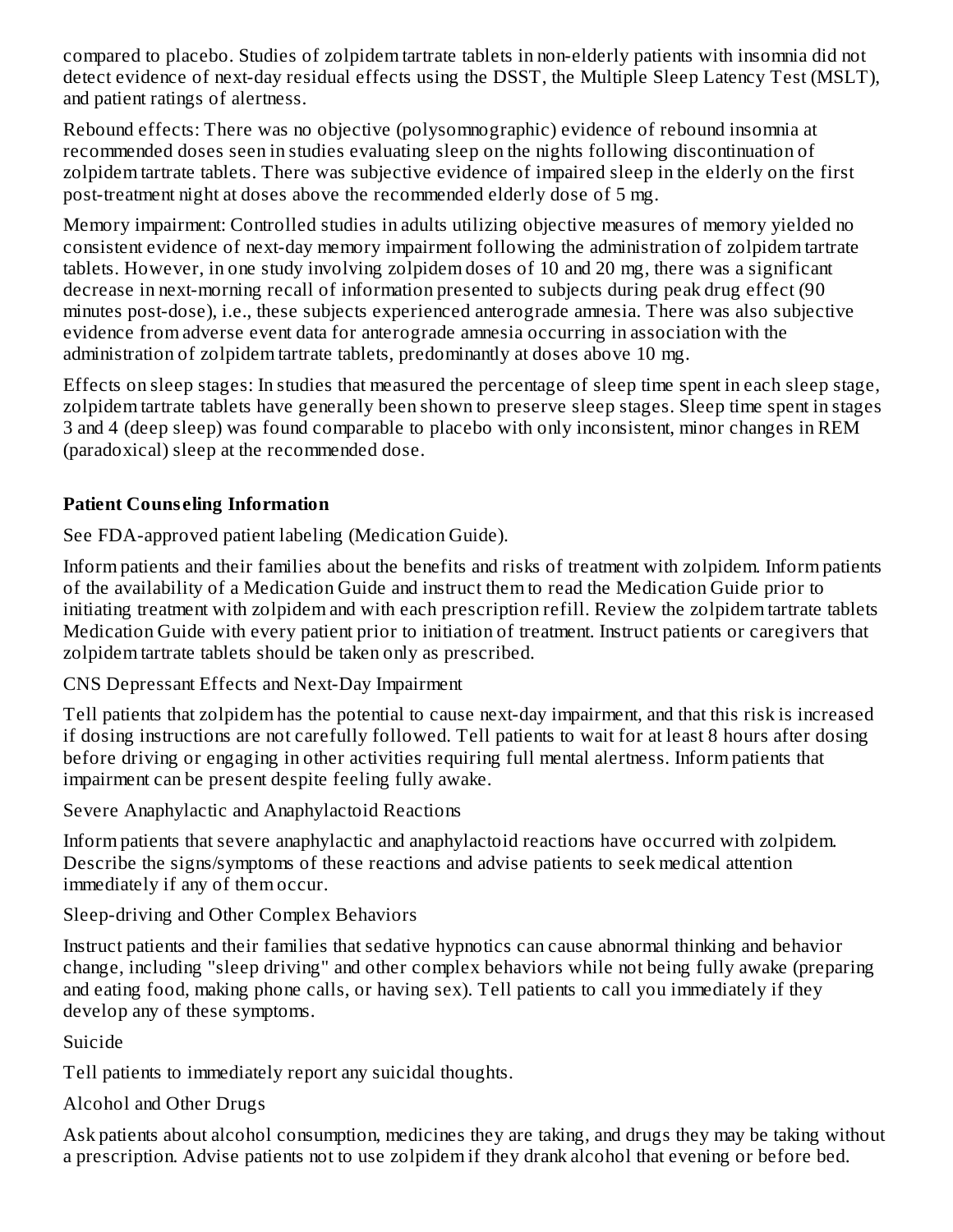Tolerance, Abuse, and Dependence

Tell patients not to increase the dose of zolpidem on their own, and to inform you if they believe the drug "does not work".

Administration Instructions

Patients should be counseled to take zolpidem right before they get into bed and only when they are able to stay in bed a full night (7-8 hours) before being active again. Zolpidem tablets should not be taken with or immediately after a meal. Advise patients NOT to take zolpidem if they drank alcohol that evening.

[image]

Manufactured by:

TORRENT PHARMACEUTICALS LTD., Indrad-382 721, Dist. Mehsana, INDIA.

For:

TORRENT PHARMA INC., 150 Allen Road, Suite 102, Basking Ridge, NJ 07920.

8052216 Revised November 2014

# **Medication Guide**

### MEDICATION GUIDE

Zolpidem Tartrate (zole-PI-dem TAR-trate) Tablets, USP C-IV

Read the Medication Guide that comes with zolpidem tartrate tablets before you start taking it and each time you get a refill. There may be new information. This Medication Guide does not take the place of talking to your healthcare provider about your medical condition or treatment.

What is the most important information I should know about zolpidem tartrate tablets?

• Do not take more zolpidem tartrate tablets than prescribed.

• Do not take zolpidem tartrate tablets unless you are able to stay in bed a full night (7 to 8 hours) before you must be active again.

• Take zolpidem tartrate tablets right before you get in bed, not sooner.

Zolpidem tartrate tablets may cause serious side effects, including:

After taking zolpidem tartrate tablets, you may get up out of bed while not being fully awake and do an activity that you do not know you are doing. The next morning, you may not remember that you did anything during the night. You have a higher chance for doing these activities if you drink alcohol or take other medicines that make you sleepy with zolpidem tartrate tablets. Reported activities include:

- driving a car ("sleep-driving")
- making and eating food
- talking on the phone
- having sex
- sleep-walking

Call your healthcare provider right away if you find out that you have done any of the above activities after taking zolpidem tartrate tablets.

Do not take zolpidem tartrate tablets if you:

drank alcohol that evening or before bed took another medicine to help you sleep.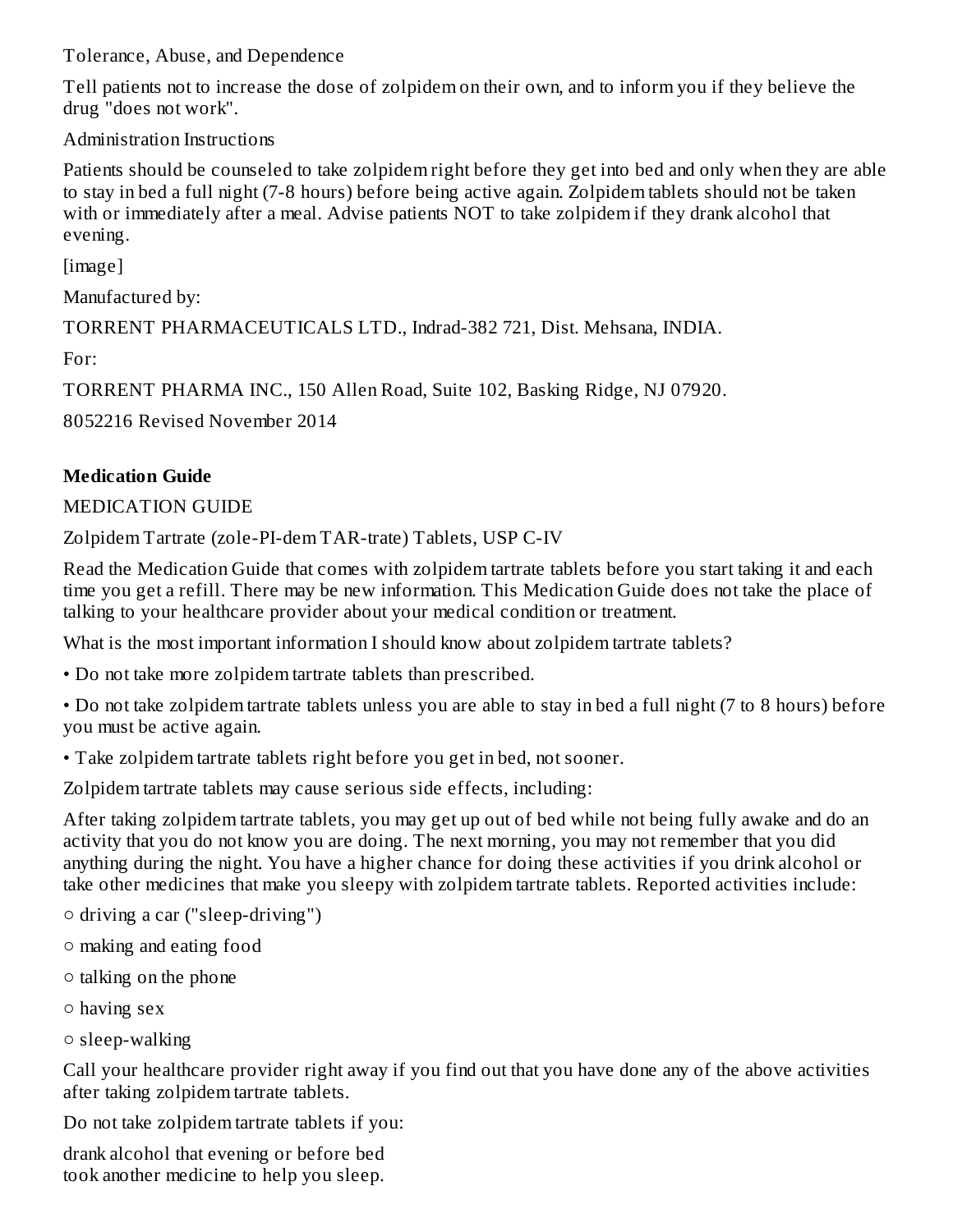What are zolpidem tartrate tablets?

Zolpidem tartrate tablets are sedative-hypnotic (sleep) medicine. Zolpidem tartrate tablets are used in adults for the short-term treatment of a sleep problem called insomnia (trouble falling asleep).

It is not known if zolpidem tartrate tablets are safe and effective in children under the age of 18 years.

Zolpidem tartrate is a federally controlled substance (C-IV) because it can be abused or lead to dependence. Keep zolpidem tartrate tablets in a safe place to prevent misuse and abuse. Selling or giving away zolpidem tartrate tablets may harm others, and is against the law. Tell your healthcare provider if you have ever abused or have been dependent on alcohol, prescription medicines or street drugs.

Who should not take zolpidem tartrate tablets?

• Do not take zolpidem tartrate tablets if you are allergic to zolpidem or any other ingredients in zolpidem tartrate tablets. See the end of this Medication Guide for a complete list of ingredients in zolpidem tartrate tablets.

• Do not take zolpidem tartrate tablets if you have had an allergic reaction to drugs containing zolpidem, such as zolpidem tartrate CR tablets, Edluar, Zolpimist, or Intermezzo.

Symptoms of a serious allergic reaction to zolpidem can include:

• swelling of your face, lips, and throat that may cause difficulty breathing or swallowing

What should I tell my healthcare provider before taking zolpidem tartrate tablets?

Zolpidem tartrate tablets may not be right for you. Before starting zolpidem tartrate tablets, tell your healthcare provider about all of your health conditions, including if you:

have a history of depression, mental illness, or suicidal thoughts

have a history of drug or alcohol abuse or addiction

have kidney or liver disease

have a lung disease or breathing problems

are pregnant, planning to become pregnant. It is not known if zolpidem tartrate tablets will harm your unborn baby.

are breastfeeding or plan to breastfeed.

Zolpidem tartrate tablets can pass into your breast milk. It is not known if zolpidem tartrate tablets will harm your baby. Talk to your healthcare provider about the best way to feed your baby while you take zolpidem tartrate tablets.

Tell your healthcare provider about all of the medicines you take, including prescription and nonprescription medicines, vitamins and herbal supplements.

Medicines can interact with each other, sometimes causing serious side effects. Do not take zolpidem tartrate tablets with other medicines that can make you sleepy unless your healthcare provider tells you to unless your healthcare provider tells you to.

Know the medicines you take. Keep a list of your medicines with you to show your healthcare provider and pharmacist each time you get a new medicine.

How should I take zolpidem tartrate tablets?

See "What is the most important information I should know about zolpidem tartrate tablets?" Take zolpidem tartrate tablets exactly as prescribed. Only take 1 zolpidem tartrate tablet a night if needed.

Do not take zolpidem tartrate tablets if you drank alcohol that evening or before bed.

You should not take zolpidem tartrate tablets with or right after a meal. Zolpidem tartrate tablets may help you fall asleep faster if you take it on an empty stomach.

Call your healthcare provider if your insomnia worsens or is not better within 7 to 10 days. This may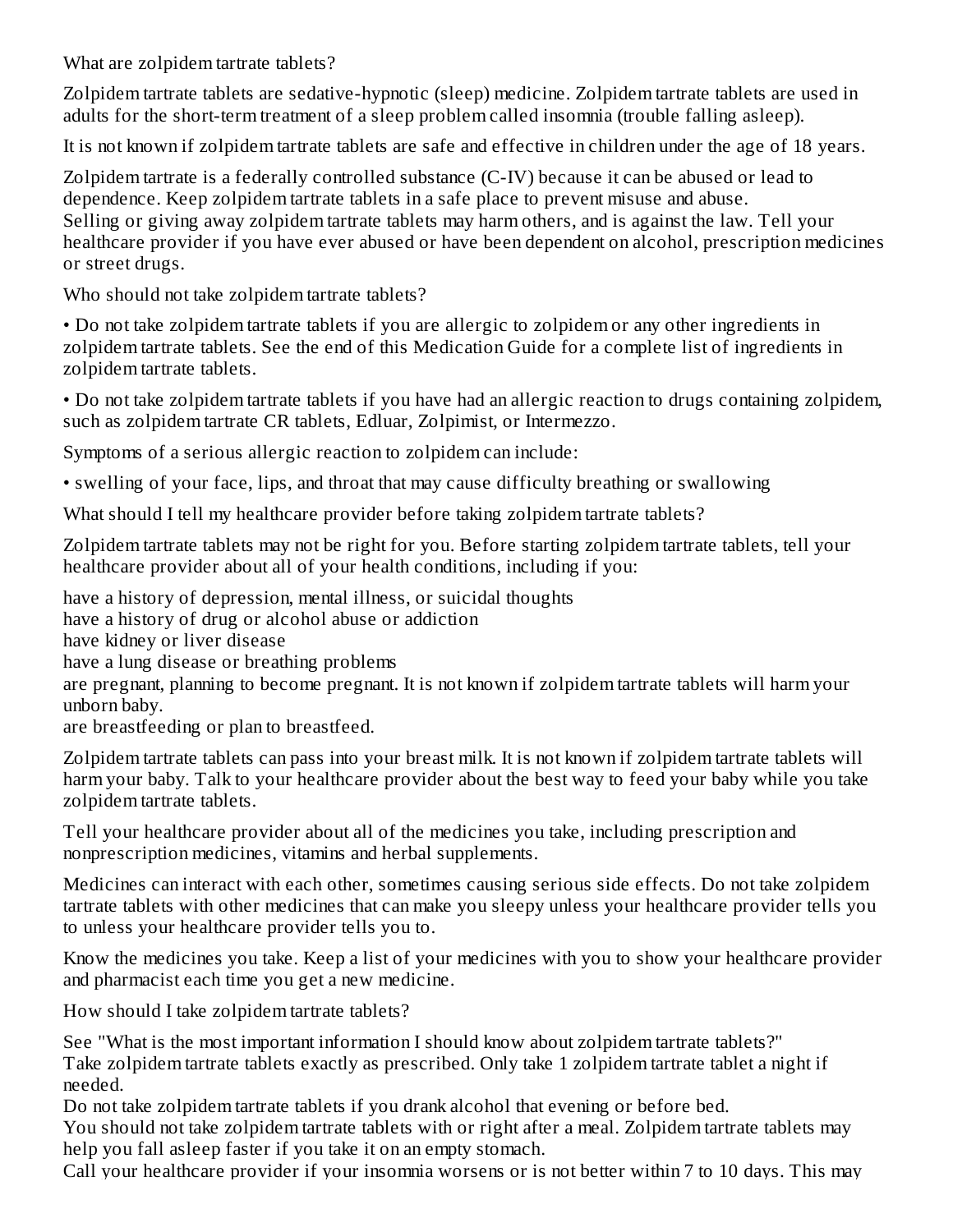mean that there is another condition causing your sleep problem. If you take too much zolpidem tartrate tablets or overdose, or get emergency treatment.

What are the possible side effects of zolpidem tartrate tablets?

Zolpidem tartrate tablets may cause serious side effects, including:

getting out of bed while not being fully awake and do an activity that you do not know you are doing. See "What is the most important information I should know about zolpidem tartrate tablets? " abnormal thoughts and behavior. Symptoms include more outgoing or aggressive behavior than normal, confusion, agitation, hallucinations, worsening of depression, and suicidal thoughts or actions. memory loss anxiety

severe allergic reactions. Symptoms include swelling of the tongue or throat, and trouble breathing. Get emergency medical help if you get these symptoms after taking zolpidem tartrate tablets.

falls, which may lead to severe injuries

Call your healthcare provider right away if you have any of the above side effects or any other side effects that worry you while using zolpidem tartrate tablets.

The most common side effects of zolpidem tartrate tablets are:

drowsiness dizziness diarrhea grogginess or feeling as if you have been drugged

After you stop taking a sleep medicine, you may have symptoms for 1 to 2 days such as:

- trouble sleeping
- nausea
- flushing
- lightheadedness
- uncontrolled crying
- vomiting
- stomach cramps
- panic attack
- nervousness
- stomach area pain

These are not all the side effects of zolpidem tartrate tablets. Ask your healthcare provider or pharmacist for more information.

Call your healthcare provider for medical advice about side effects. You may report side effects to FDA at 1–800–FDA–1088.

How should I store zolpidem tartrate tablets?

Store at 20 $^{\circ}$  to 25 $^{\circ}$ C (68 $^{\circ}$  to 77 $^{\circ}$ F); excursions permitted to 15 $^{\circ}$  to 30 $^{\circ}$ C (59 $^{\circ}$  to 86 $^{\circ}$ F) [see USP Controlled Room Temperature].

Keep zolpidem tartrate tablets and all medicines out of reach of children.

General Information about the safe and effective use of zolpidem tartrate tablets

Medicines are sometimes prescribed for purposes other than those listed in a Medication Guide. Do not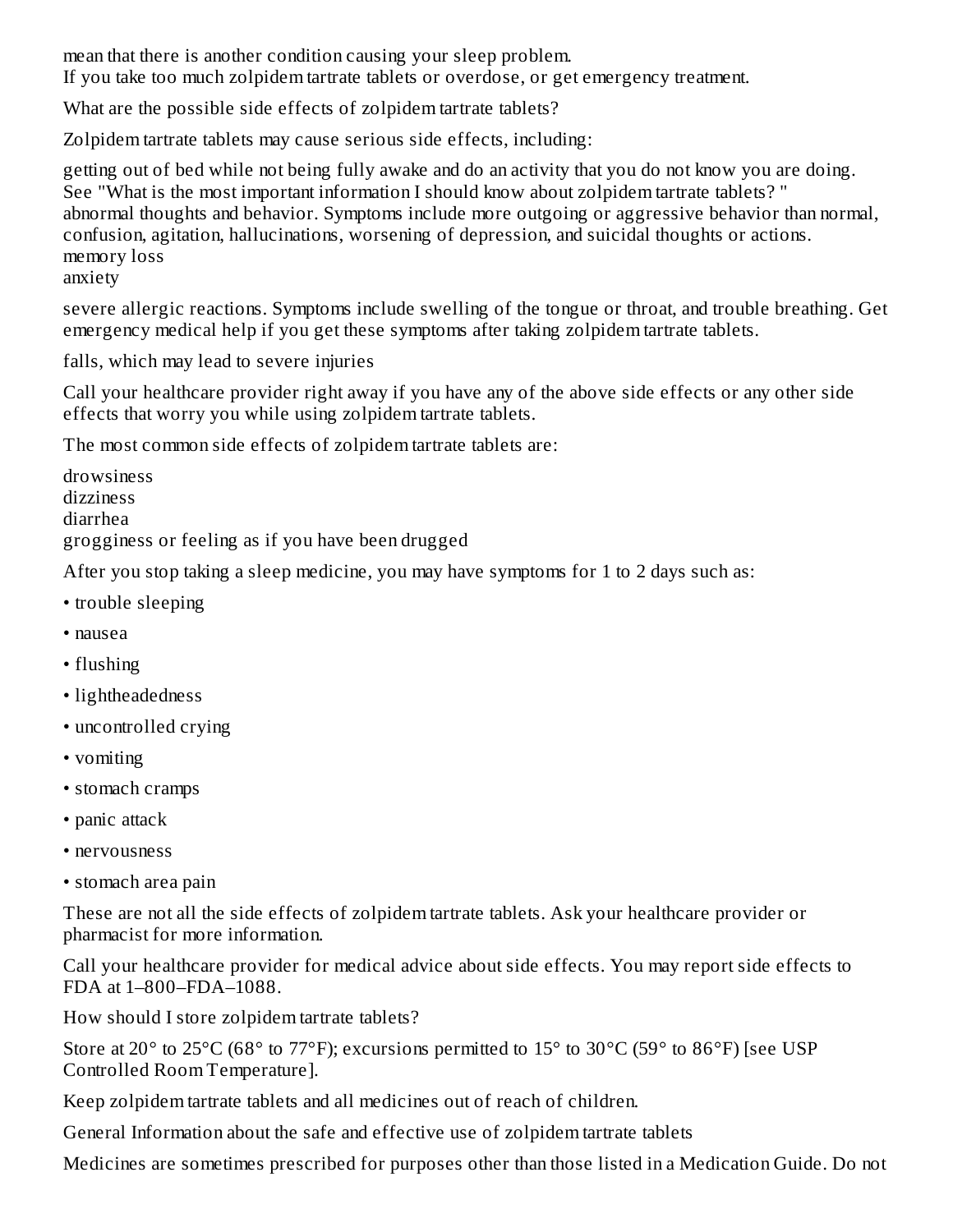use zolpidem tartrate tablets for a condition for which it was not prescribed. Do not share zolpidem tartrate tablets with other people, even if you think they have the same symptoms that you have. It may harm them and it is against the law.

This Medication Guide summarizes the most important information about zolpidem tartrate tablets. If you would like more information, talk with your healthcare provider. You can ask your healthcare provider or pharmacist for information about zolpidem tartrate tablets that is written for healthcare professionals.

For more information, call 1-269-544-2299.

What are the ingredients in zolpidem tartrate tablets?

Active Ingredient: Zolpidem tartrate, USP

Inactive Ingredients: hypromellose, lactose monohydrate, microcrystalline cellulose, magnesium stearate, polyethylene glycol, sodium starch glycolate, titanium dioxide and ferric oxide red; the 10 mg tablet also contains ferric oxide yellow.

This Medication Guide has been approved by the U.S. Food and Drug Administration.

Trademarks are the property of their respective owners.

[Logo]

Manufactured by:

TORRENT PHARMACEUTICALS LTD., Indrad-382 721, Dist. Mehsana, INDIA.

For:

TORRENT PHARMA INC., 150 Allen Road, Suite 102, Basking Ridge, NJ 07920.

8052217 Revised November 2014

### **Package Label**



# **ZOLPIDEM TARTRATE**

zolpidem tartrate tablet

| <b>Product Information</b>     |                                   |                     |                                  |  |  |  |
|--------------------------------|-----------------------------------|---------------------|----------------------------------|--|--|--|
| <b>Product Type</b>            | <b>HUMAN</b><br>PRESCRIPTION DRUG | Item Code (Source)  | NDC:61919-<br>663(NDC:13668-008) |  |  |  |
| <b>Route of Administration</b> | ORAL                              | <b>DEA Schedule</b> | CIV                              |  |  |  |